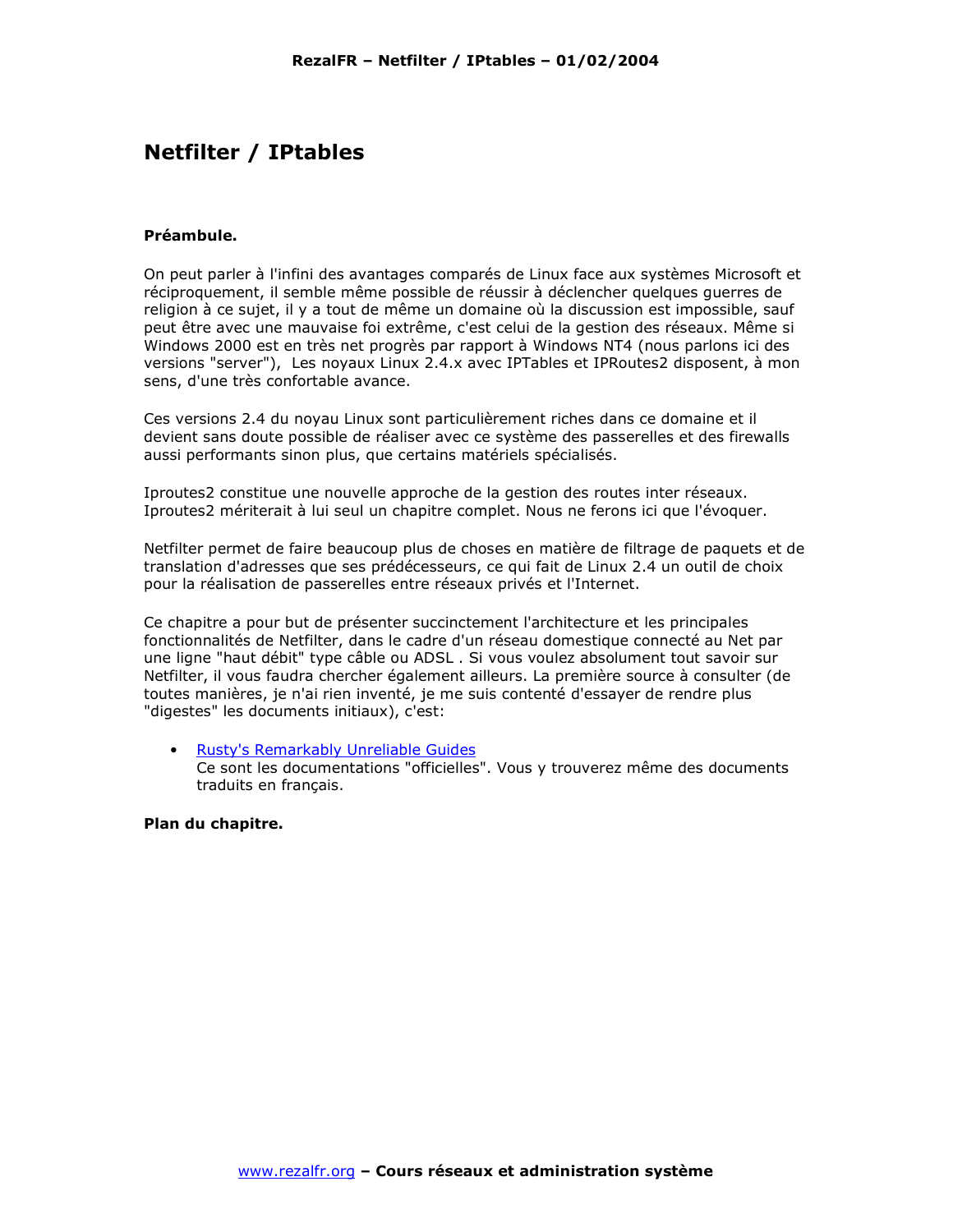

# **Architecture**

#### Avant propos.

## Avertissement important à ceux qui maîtrisent IPchains.

NetFilter avec IPtables n'a pas du tout la même architecture, le fonctionnement est différent, même si la syntaxe d'IPtables peut paraître proche de celle d'IPchains.

En particulier, les chaînes INPUT et OUTPUT ne contrôlent pas tout ce qui entre et sort de la passerelle, routage compris, mais uniquement ce qui entre en direction de la passerelle elle même et sort de la passerelle elle même. Entendez par là que tout le trafic entre le réseau privé masqué par le NAT et l'Internet ne sera aucunement influencé par ces deux chaînes. Nous verrons en détail plus loin pourquoi et comment.

Finalement, le meilleur conseil à donner aux utilisateurs d'IPchains, c'est d'oublier purement et simplement tout ce qu'ils savent sur le sujet...

## Avertissement aux utilisateurs exclusifs des interfaces graphiques.

Avec les versions 2.2.x, nous avions l'excellent outil "gfcc" qui permettait de faire à peu près tout ce qu'il était possible de faire avec IPchains. Malheureusement, avec IPtables, je n'ai pas encore trouvé d'outil équivalent à l'heure où j'écris ces lignes. Essayez de voir avec knetfilter, mais ce n'est pas du tout la même chose.

#### Position du problème.

Comme d'habitude sur ce site, l'exposé s'appuie sur une passerelle Linux mettant en relation un réseau privé avec le Net, au moyen d'une liaison "haut débit" et "permanente" de type câble ou ADSL.

#### Topologie de la machine Linux.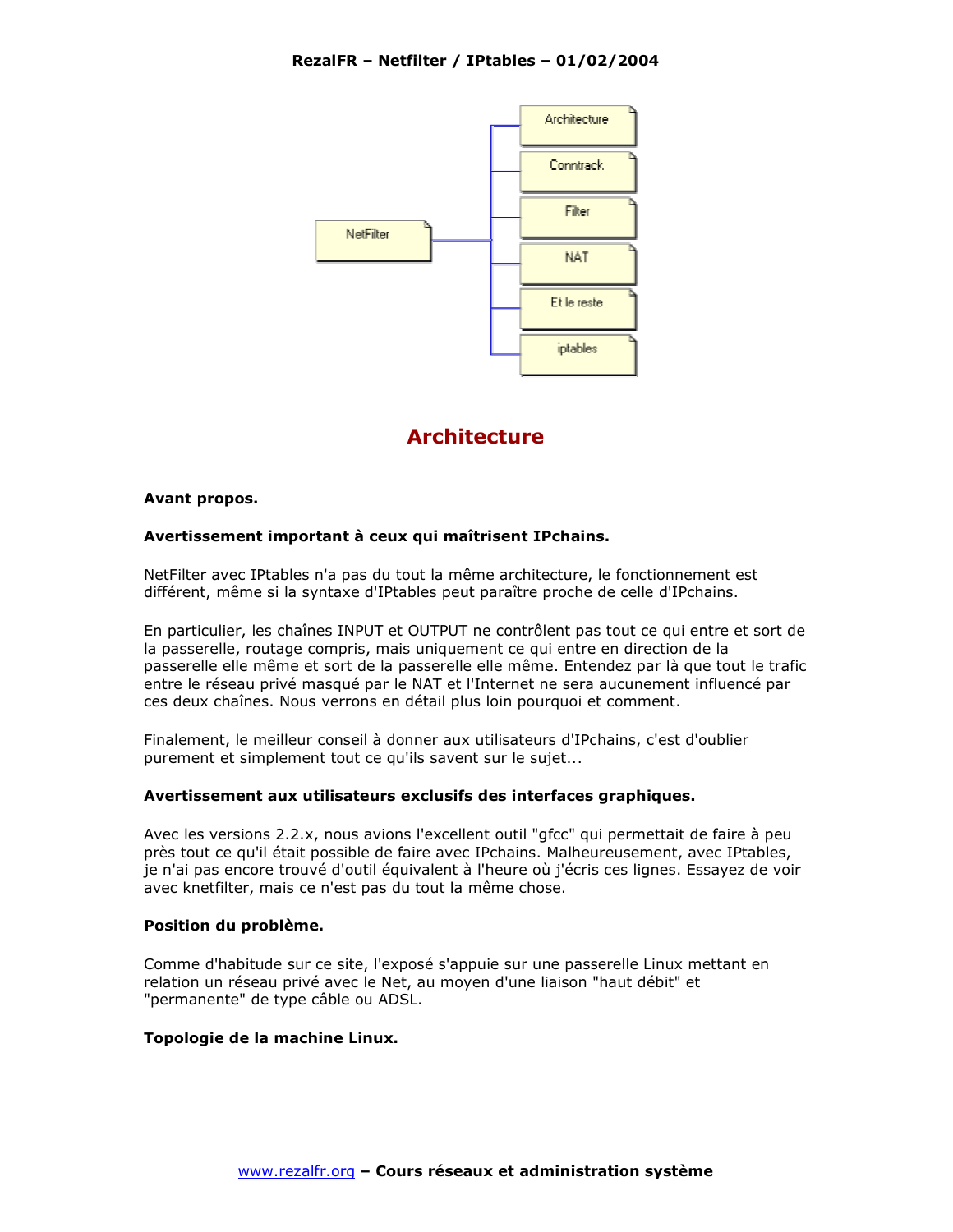

Il faut bien comprendre qu'à priori, il peut entrer et sortir des données de chaque interface.

- Il peut entrer et sortir des données par Eth0, parce qu'un client du réseau local  $\bullet$ établit une connexion avec un service installé sur la passerelle, Samba par exemple, pour le partage de fichiers avec Windows.
- Il peut entrer et sortir des données par Eth1 (ou la connexion ppp qui y est associée) parce qu'un client situé sur le Net établit une connexion avec un service installé sur la passerelle, une session ssh ou telnet par exemple (ssh, c'est mieux...). Il peut se faire aussi que cette connexion s'établisse à votre insu, parce gu'un pirate est en train de prendre possession de votre machine.
- $\bullet$ Il peut se faire également qu'une connexion s'établisse entre un poste du réseau privé et un serveur situé sur le Net. Dans ce cas, les paquets entreront par une interface et sortiront par l'autre.
- $\bullet$ En toute rigueur, il est également possible qu'une connexion s'établisse entre un client situé sur le Net et un serveur situé sur votre réseau privé (si si, c'est possible aussi, bien que dans le cadre d'un réseau domestique, ce ne soit pas nécessaire, ni même souhaitable). Là aussi, les paquets qui entrent par une interface sortiront par l'autre.

Quel que soit le cas de figure vu plus haut, dans ce qui suit, nous ne ferons pas de ségrégation sur l'interface par laquelle les paquets entrent ni l'interface par laquelle les paquets sortent. Cette ségrégation interviendra éventuellement dans les règles que nous écrirons avec IPTables.

## Netfilter dans la pile IP.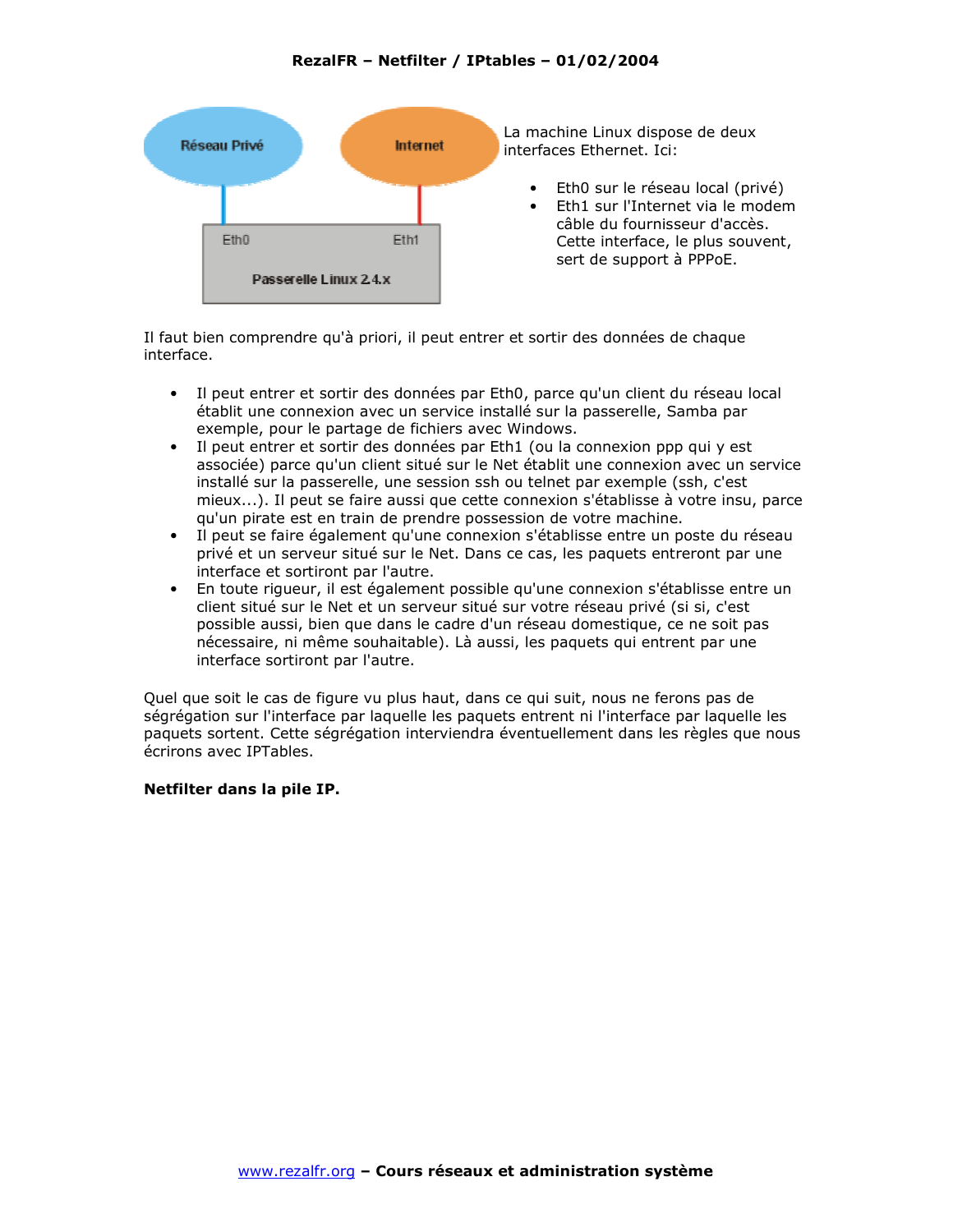

Que l'on peut représenter autrement ainsi :

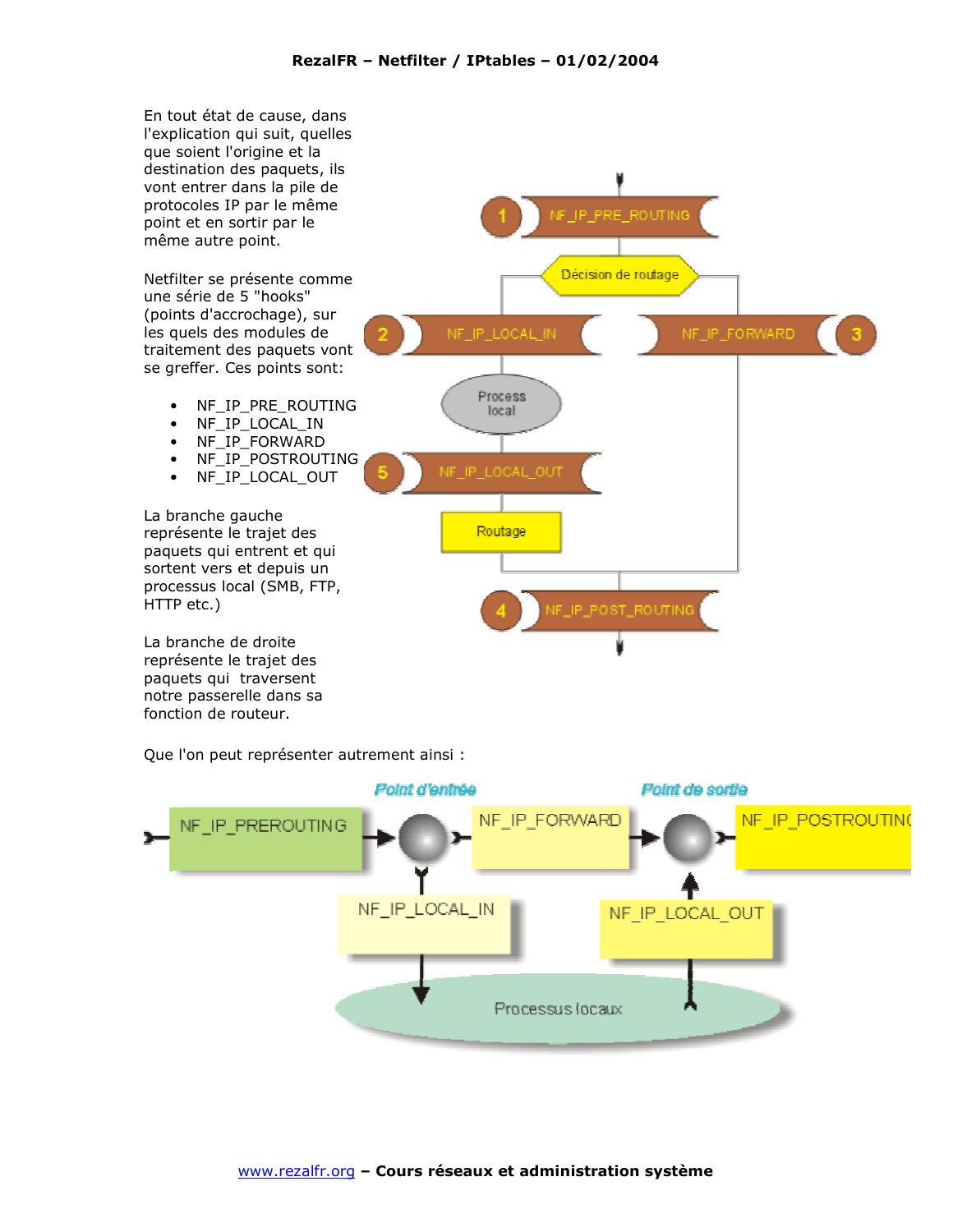Attention toutefois, ces diagrammes sont faux, dans la mesure où ils sont largement simplifiés. Leur but est uniquement de montrer où Netfilter vient interagir avec la pile IP, en aucun cas il ne représente l'architecture complète de la pile IP.

#### Ce que sait faire Netfilter.

A travers ces cing points d'insertion, Netfilter va être capable :

- D'effectuer des filtrages de paquets, principalement pour assurer des fonctions de Firewall. On pourra par exemple interdire à tous les paquets venant de l'Internet et s'adressant au port 80 (HTTP) de passer. Notre serveur APACHE est un serveur Intranet et ne doit pas être accessible depuis l'extérieur.
- D'effectuer des opérations de NAT (Network Address Translation) Ces fonctions sont particulièrement utiles lorsque l'on veut faire communiquer tout ou partie d'un réseau privé, monté avec des adresses IP privées (192.168.x.x par exemple) avec l'Internet.
- D'effectuer des opérations de marquage des paquets, pour leur appliquer un traitement spécial. Ces fonctionnalités sont particulièrement intéressantes sur une passerelle de réseau d'entreprise, un peu moins pour notre ces de réseau domestique.

## Comment Netfilter sait le faire.

Netfilter dispose d'une commande à tout faire : IPtables. Cette commande va permettre, entre autres, d'écrire des chaînes de règles dans des tables. Il y a dans Netfilter trois tables qui correspondent aux trois principales fonctions vues plus haut:

#### Les tables et leurs chaînes.

Il existe trois tables qui vont servir à contenir des règles de "filtrage":

| $\vert x \vert$ |  |
|-----------------|--|
|                 |  |
|                 |  |
|                 |  |
|                 |  |
|                 |  |
|                 |  |
|                 |  |
|                 |  |

#### La table "Filter".

Cette table va contenir toutes les règles qui permettront de filtrer les paquets. Cette table contient trois chaînes:

- La chaîne INPUT. Cette chaîne décidera du sort des paquets entrant localement sur l'hôte.
- La chaîne OUTPUT. Ici, ce ne sont que les paquets émis par l'hôte local qui seront filtrés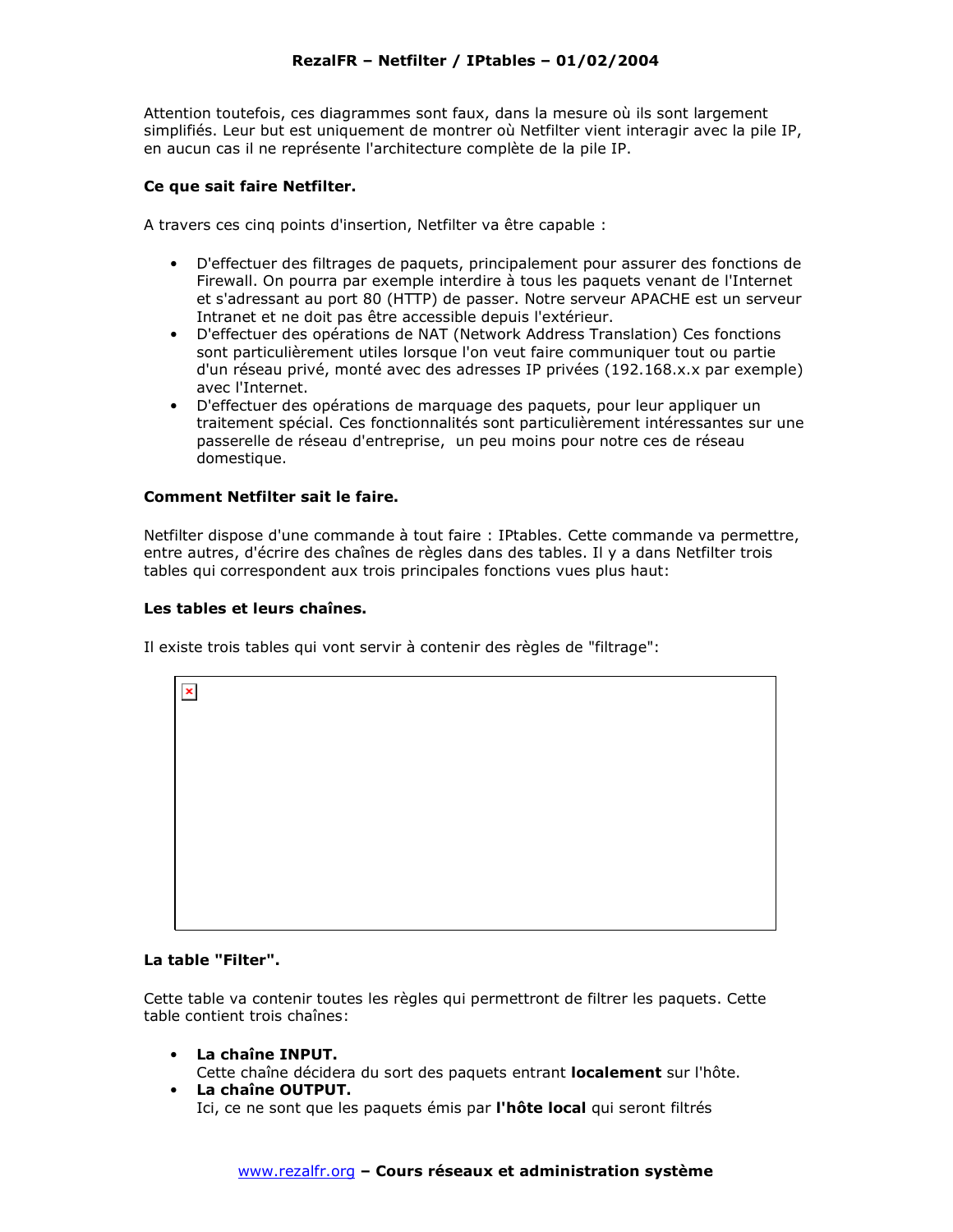## La chaîne FORWARD.

Enfin, les paquets qui traversent l'hôte, suivant les routes implantées, seront filtrés ici.

#### La table NAT.

Cette table permet d'effectuer toutes les translations d'adresses nécessaires.

• La chaîne PREROUTING.

Permet de faire de la translation d'adresse de destination. Cette méthode est intéressante si l'on veut faire croire au monde extérieur, par exemple, qu'il y a un serveur WEB sur le port 80 de la passerelle, alors que celui-ci est hébergé par un hôte du réseau privé, sur le port 8080.

- La chaîne POSTROUTING. Elle permet de faire de la translation d'adresse de la source, comme du masquage d'adresse, la méthode classique pour connecter un réseau privé comme client de l'Internet, avec une seule adresse IP "officielle".
- La chaîne OUTPUT. Celle-ci va permettre de modifier la destination de paquets générés localement (par la passerelle elle-même).

## La table MANGLE.

Cette table permet le marquage des paquets entrants (PREROUTING) et générés localement (OUTPUT). Le marquage de paquets va permettre un traitement spécifique des paquets marqués dans les tables de routage avec IPROUTE 2. Ceci nous mènerait trop loin. Si vous êtes intéressé par cette question, voyez à ce sujet le document: "Linux 2.4 Advanced Routing HOWTO".

Depuis la version 2.4.18 du novau, d'autres tables ont été rajoutées sur tous les "hooks". Nous avons ainsi à notre disposition les tables supplémentaires INPUT, POSTROUTING et **FORWARD** 

#### Les chaînes.

Les chaînes sont des ensembles de règles que nous allons écrire dans chaque table. Ces chaînes vont permettre d'identifier des paquets qui correspondent à certains critères.

#### Les cibles.

Les cibles enfin sont des sortes d'aiguillage qui dirigeront les paquets satisfaisant aux critères . Les cibles préconstruites sont :

• ACCEPT

Les paquets qui satisfont aux critères sont acceptés, ils continuent leur chemin dans la pile,

• DROP

Les paquets qui satisfont aux critères sont rejetés, on les oublie, on n'envoie même pas de message ICMP. Un trou noir, quoi.

 $\bullet$  LOG

C'est une cible particulière qui permet de tracer au moyen de syslog les paquets qui satisfont aux critères.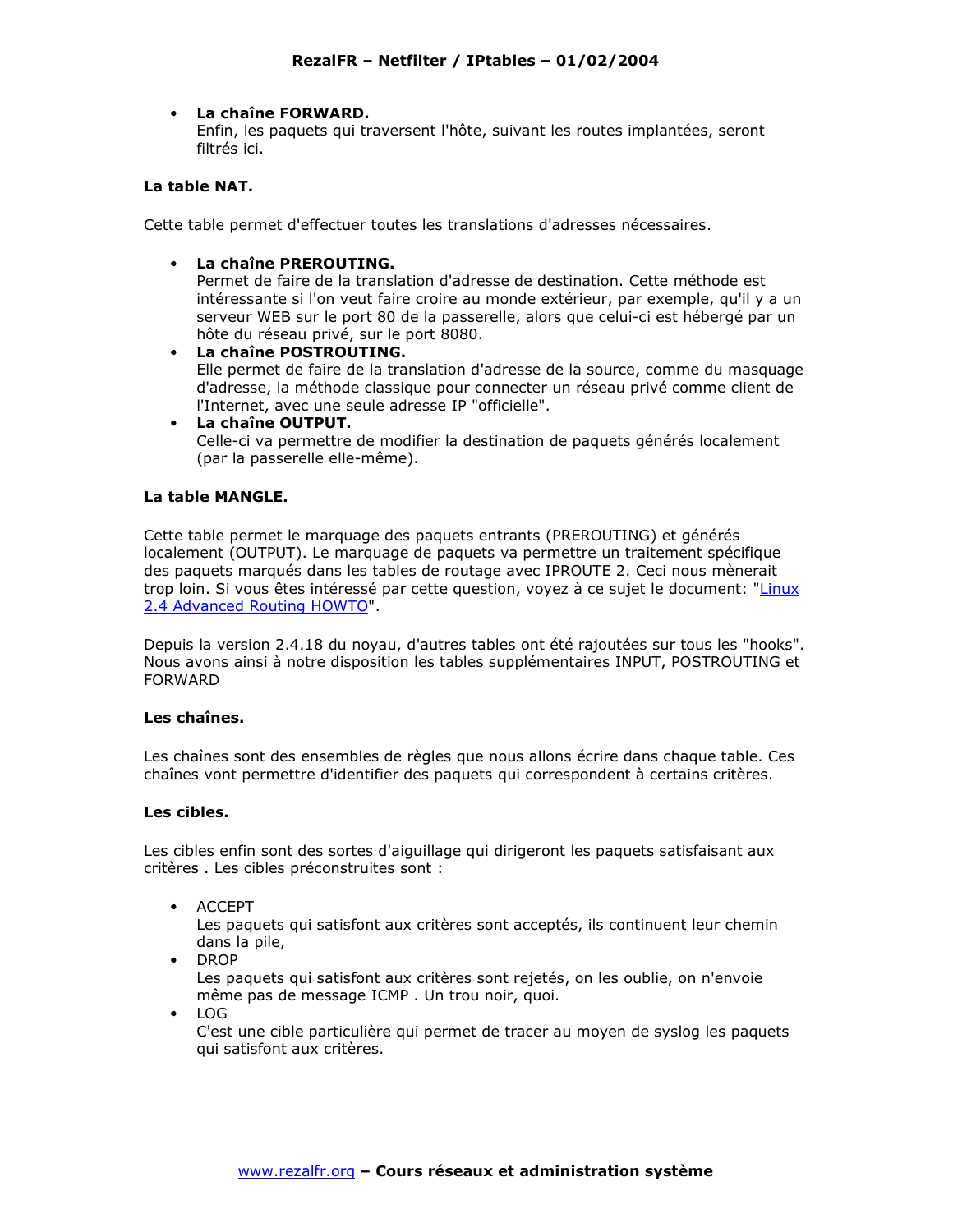Suivant les contextes, d'autres cibles deviennent accessibles, comme REJECT (similaire à DROP, mais avec envoi d'un message d'erreur ICMP à la source du paquet rejeté), RETURN, REDIRECT, SNAT, DNAT, MASQUERADE...

En français, nous pourrons faire des choses de ce genre :

- Par défaut, tous les paquets qui entrent sont rejetés (DROP)
- Les paquets qui entrent par le port 80 sur l'interface eth0 sont acceptés
- Les paquets qui sortent par le port 80 sur l'interface eth0 sont acceptés
- $\bullet$  etc.

Nous verrons cela plus en détail dans les divers exemples.

#### La commande IPtables.

IPtables est en quelques sortes l'interface utilisateur de Netfilter. Dans sa partie "visible", ça ressemble à IPchains, mais ici, ce n'est qu'une interface de commande de Netfilter. La syntaxe est plus complète et plus rigoureuse.

## **Conntrack**

#### Le suivi de connexion.

Le suivi de connexion est un concept essentiel dans Netfilter. C'est une sorte d'intelligence artificielle qui permet d'établir des liens de cause à effet entre les paquets qui passent dans la pile. Il faut, à un moment donné, dire quelques mots à propos de ce suivi de connexion. Comme c'est une notion qui va intervenir aussi bien dans le filtrage que dans la traduction d'adresses, autant en parler tout de suite.

## Expérience préliminaire.

Le principe du suivi de connexion permet de réaliser un "firewall statefull", c'est à dire qu'il va réagir intelligemment sur une connexion donnée, suivant son état. Comme ce n'est pas très simple d'expliquer ça, nous allons observer un exemple sur le terrain. Nous allons établir une connexion TCP à partir du protocole HTTP :

No. Time Source Destination Protocol Info 10 10.181832 192.168.0.10 212.27.35.1 TCP  $4252 >$  http  $[SYN]$ 11 10.204707 212.27.35.1 192.168.0.10 TCP http > 4252 [**SYN, ACK**] 12 10.204848 192.168.0.10 212.27.35.1 TCP  $4252 >$  http  $\sqrt{\text{ACK}}$ 13 10.205333 192.168.0.10 212.27.35.1 HTTP GET / HTTP/1.1

L'établissement d'une connexion TCP suit un protocole strict :

- Une requête de synchronisation [SYN] de la part de l'initiateur du dialogue (le client),
- une réponse d'accusé réception de la synchronisation [SYN,ACK] de la part du serveur,
- · un accusé réception du client [ACK]

Observons également les sockets.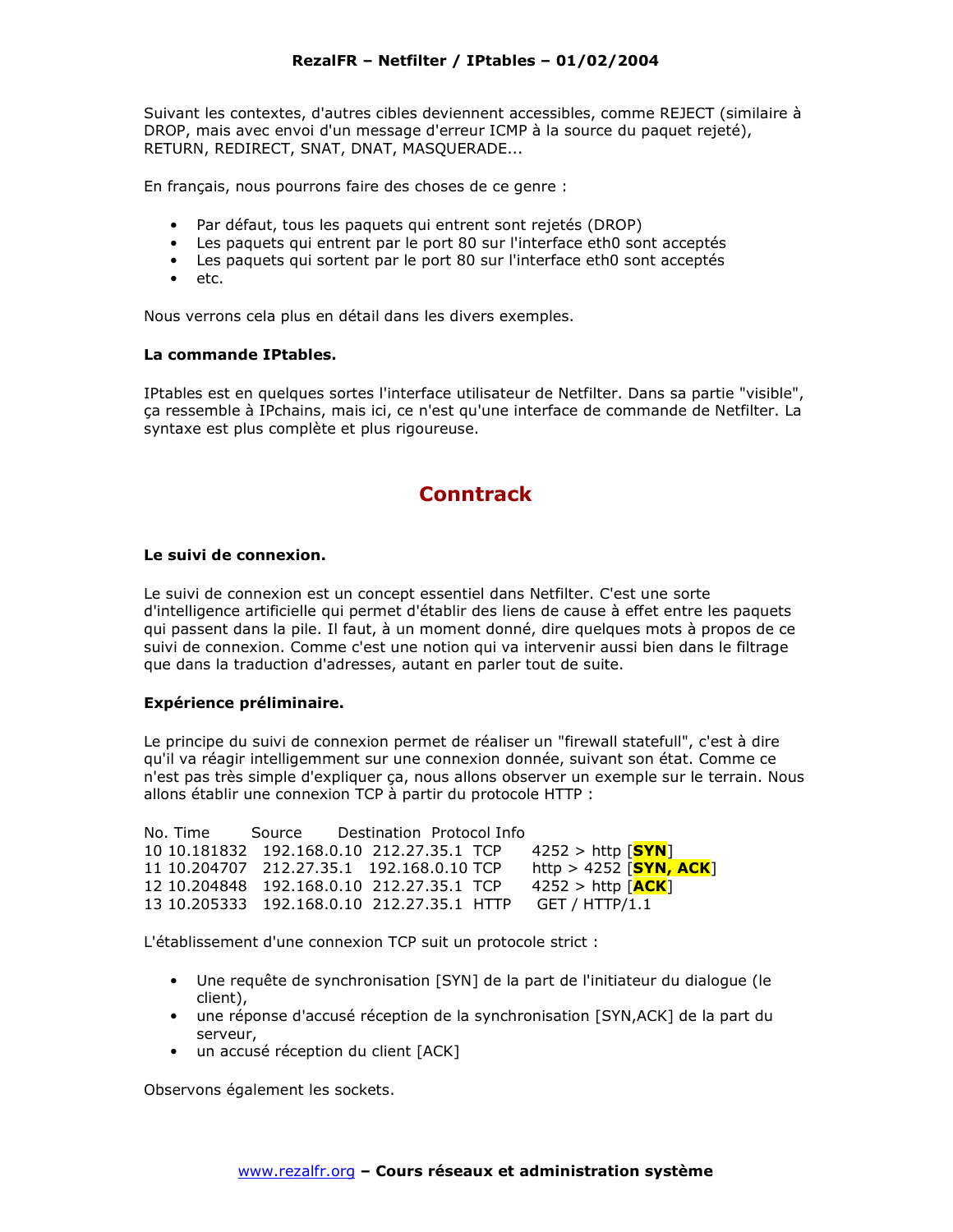$\bullet$  Trame  $n^{\circ}10$ :

Le client [192.168.0.10] s'adresse au serveur [212.27.35.1] sur le port http (80). Il attend une réponse sur le port 4252. C'est un numéro pris plus ou moins au hasard. A priori, personne ne peut le deviner à l'avance.

 $\bullet$  Trame  $n^{\circ}11$ : Le serveur, bien élevé, répond au client sur le port demandé (4252)

La même chose, mais plus détaillée, ce qui donne l'occasion de voir l'ensemble des "flags" exploitables au niveau TCP :

Frame 10 (62 bytes on wire, 62 bytes captured)

```
Transmission Control Protocol
  Source port: 4252 (4252)
  Destination port: http (80)
  Sequence number: 3290220049
  Header length: 28 bytes
  Flags: 0x0002 (SYN)
     0... .... = Congestion Window Reduced (CWR): Not set
     .0... ... = ECN-Echo: Not set...0. ... = Urgent: Not set
     \dots0 \dots = Acknowledgment: Not set
     \dots 0\dots = Push: Not set
    \dots .0. = Reset: Not set
<u>.... ..1. = Syn: Set</u>
     ..., ...0 = Fin: Not set
```
Frame 11 (62 bytes on wire, 62 bytes captured)

```
Transmission Control Protocol
  Source port: http (80)
  Destination port: 4252 (4252)
  Sequence number: 1602605975
  Acknowledgement number: 3290220050
  Header length: 28 bytes
  Flags: 0x0012 (SYN, ACK)
     0... .... = Congestion Window Reduced (CWR): Not set
     .0... = ECN-Echo: Not set
     \ldots = Urgent: Not set
   \ldots1 \ldots = Acknowledgment: Set
     \dots 0... = Push: Not set
    \dots .0. = Reset: Not set
   <u>.... ..1. = Syn: Set</u>
     .... ...0 = Fin: Not set
```
 $\ldots$ 

Frame 12 (54 bytes on wire, 54 bytes captured)

 $\cdots$ **Transmission Control Protocol Source port: 4252 (4252) Destination port: http (80)** Sequence number: 3290220050 Acknowledgement number: 1602605976 Header length: 20 bytes Flags: 0x0010 (ACK) 0... .... = Congestion Window Reduced (CWR): Not set  $.0... ... = ECN-Echo: Not set$  $\ldots$  = Urgent: Not set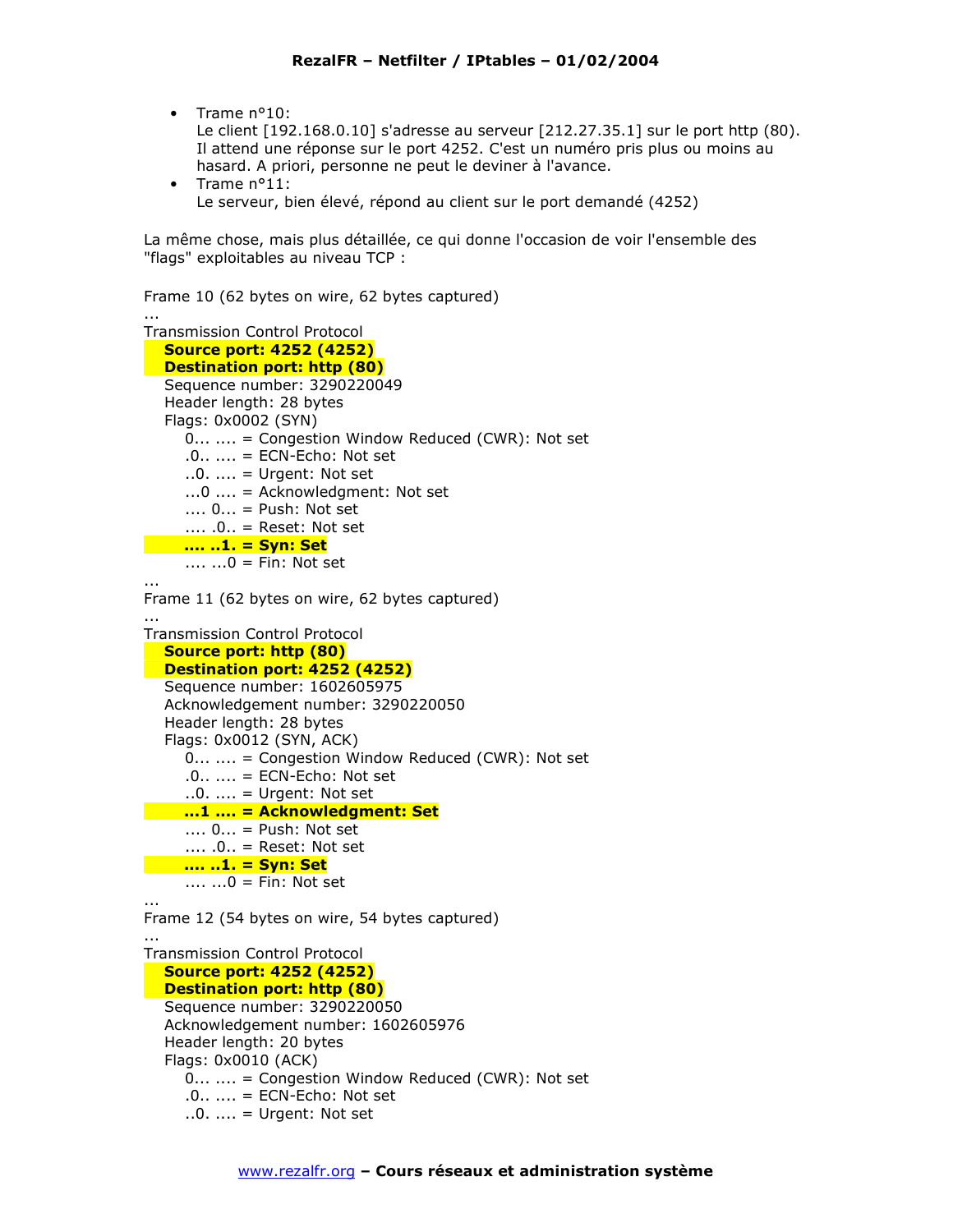...1 .... = Acknowledgment: Set  $\dots$  0... = Push: Not set  $\dots$ ,  $0$ , = Reset: Not set .... .. $0. = Syn$ : Not set ..., ... $0 = Fin: Not set$ Window size: 16944 Checksum: 0xe79b (correct)

De ces premières observations, nous pouvons déduire quelques choses intéressantes. En considérant des échanges TCP entre deux sockets toujours les mêmes :

- Lorsqu'un paquet TCP contient le flag SYN, c'est que c'est une nouvelle connexion qui commence.
- lorsqu'un paquet TCP contient les flags SYN et ACK, c'est que la connexion est acceptée, elle est donc établie,
- lorsqu'un paquet ne contient que le flag ACK, c'est que la connexion se continue.

Mais voyons un peu plus loin...

```
No. Time
          Source
                      Destination Protocol Info
29 10.427697 192.168.0.10 212.27.35.1 TCP
                                             4252 > http [ACK]
30 10.731147 192.168.0.10 212.27.35.1 TCP
                                               4253 > http [SYN]31 10.752981 212.27.35.1 192.168.0.10 TCP
                                             http > 4253 [SYN, ACK]
32 10.753165 192.168.0.10 212.27.35.1 TCP
                                             4253 > http \sqrt{ACK}33 10.753707 192.168.0.10 212.27.35.1 HTTP
                                              GET /images/titre.gif HTTP/1.1
34 10.780941 192.168.0.10 212.27.35.1 TCP
                                             4252 > http [FIN, ACK]
```
Ce que nous observons ici, c'est l'établissement d'une nouvelle connexion TCP entre les mêmes protagonistes. Bien entendu pour éviter les mélanges, le port du client n'est plus le même. C'est cette fois-ci 4253.

Autrement dit, le même client (192.168.0.10) ouvre une nouvelle connexion TCP sur le même serveur (212.27.35.1), toujours sur le port 80, mais attend les réponses sur un nouveau port, alors que la connexion précédente existe toujours.

Le client met fin à la précédente (trame 34) avec le flag [FIN] une fois seulement que la seconde connexion est établie.

Dans ces conditions, il est pertinent de penser que cette nouvelle connexion est en relation directe avec la première. Nous dirons que c'est une connexion en relation avec la première.

#### Premières déductions.

Si l'on met en place un système capable de mémoriser ce qu'il se passe sur la couche TCP, alors il va devenir possible de savoir si une connexion est dans l'un de ces états :

- $\bullet$  NEW
- nouvelle connexion (elle contient le flag SYN),
- ESTABLISHED connexion déjà établie, elle ne devrait pas contenir de SYN ni de FIN, • RELATED
- la connexion présente une relation directe avec une connexion déjà établie,
- INVALID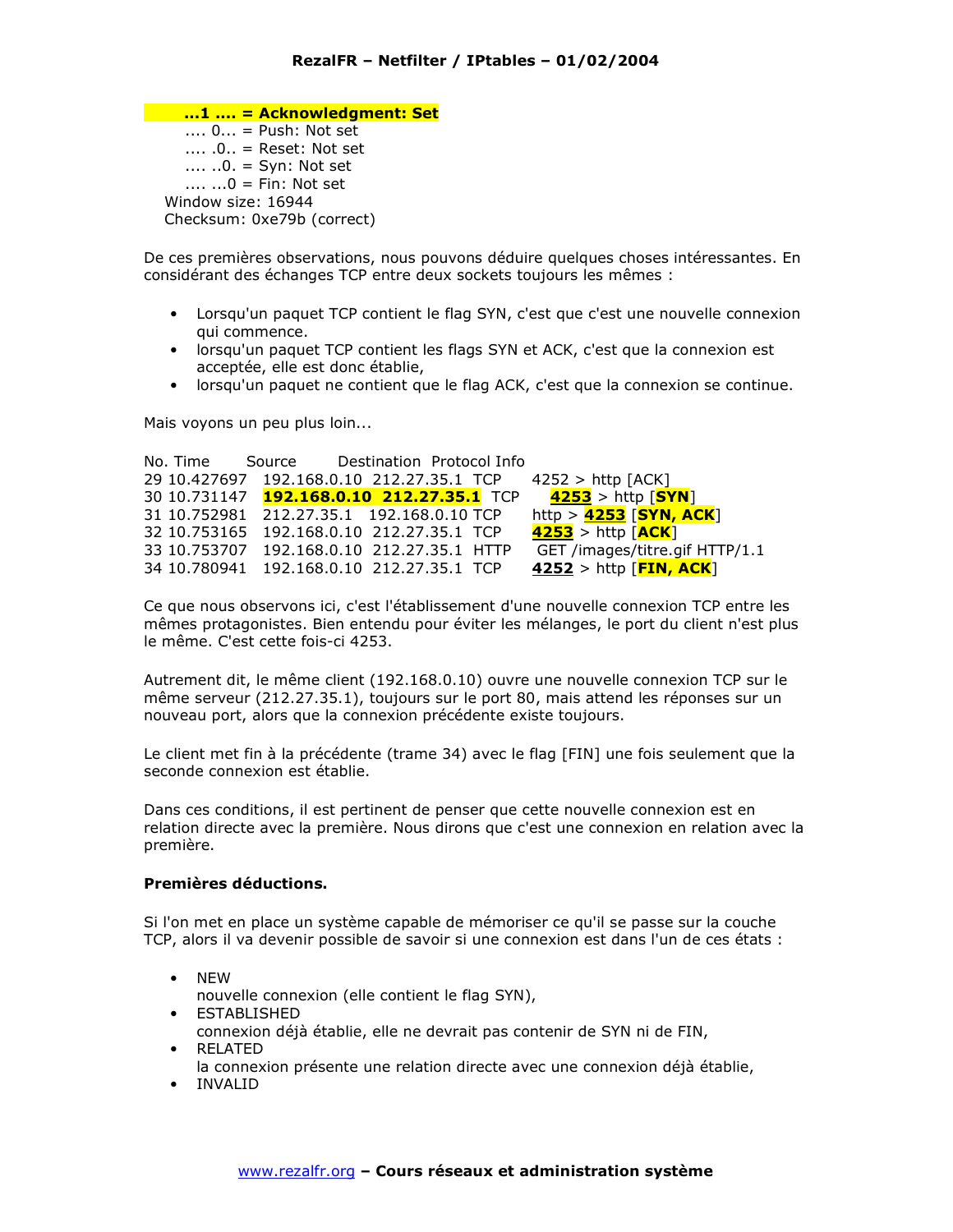· la connexion n'est pas conforme, contient un jeu de flags anormal, n'est pas classable dans l'une des trois catégories précédentes.

Ceci est intéressant, parce que l'on pourra interdire à priori à toute connexion NEW d'entrer dans notre installation, il n'y a aucune raison qu'il en rentre si nous n'avons pas de serveur. Eventuellement, nous pourrons par exemple créer des exceptions pour les port ssh, si nous souhaitons accéder à notre machine depuis le Net.

En revanche, toute connexion ESTABLISHED ou RELATED devra pouvoir entrer depuis le Net.

Dans l'autre sens, du LAN vers le Net, les paquets NEW doivent pouvoir passer, de même, bien entendu que les ESTABLISHED et les RELATED.

Les paquets INVALID pourront éventuellement être tracés dans les logs.

## Et pour l'UDP ?

Là, c'est plus délicat puisqu'il n'y a justement pas de connexion. Il sera donc impossible de définir de façon précise l'état d'un échange UDP. Ce que l'on pourra faire, c'est mettre en place un "timer" pour décider de l'état d'un paquet UDP. Nous pouvons prendre l'exemple simple d'une requête DNS depuis notre réseau privé.

- Le premier paquet UDP sort de notre réseau, sur un port connu et identifié (53) vers un serveur DNS. Nous pouvons décider de le laisser passer et nous le qualifions de "NEW". Il déclenche un timer,
- si avant expiration du timer, nous recevons un paquet UDP dudit serveur DNS, nous considèrerons que c'est un paquet "ESTABLISHED".

## Dans la pratique.

Un module principal de suivi de connexion est chargé dynamiquement en cas de besoin, il s'agit du module ip conntrack. Cependant tout n'est pas toujours si simple et ce module peut montrer ses limites sur des protocoles particulièrement complexes, comme par exemple FTP.

ip conntrack ne pourra assurer qu'une connexion FTP de type passive. Si l'on souhaite assurer le suivi de connexion sur du FTP en mode actif, il faudra avoir recours au module spécialisé ip conntrack ftp. Mais celui-ci ne se chargera pas dynamiquement, vous aurez à le charger vous-même. Nous aurons aussi besoin dans ce cas de ip nat ftp; si notre passerelle fait du NAT.

Nous verrons sur le terrain le travail de conntrack dans divers exemples.

## **Filter**

## La table de filtrage.

C'est la table qui va permettre de filtrer tous les paquets qui entrent et sortent de notre machine. Il n'y a ici aucune modification de ces paquets, ils seront comparés à des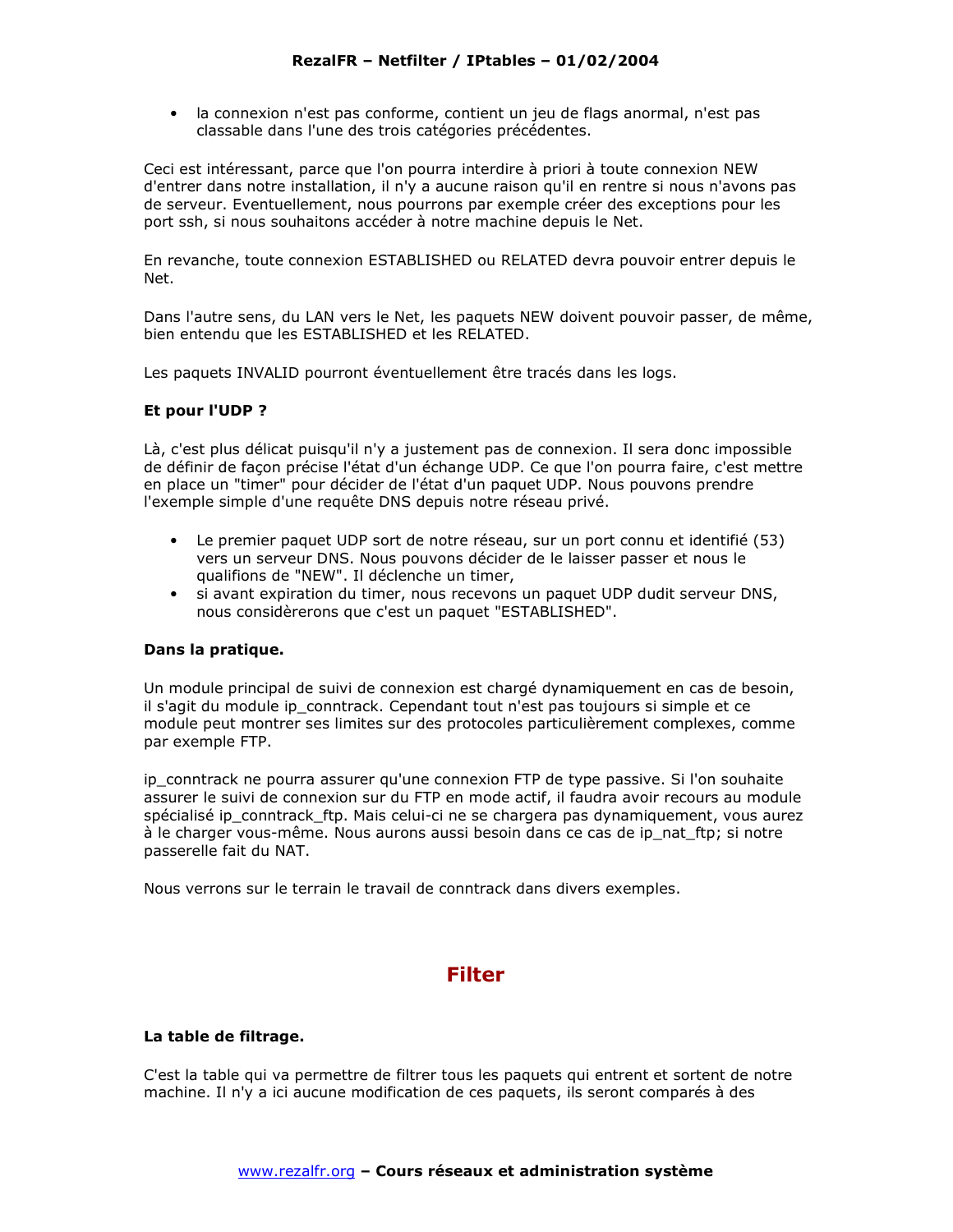critères définis dans la table Filter. Dans notre cas, il peut se passer deux choses différentes:

- Un paquet qui entre est destiné à un processus de l'hôte (serveur HTTP, FTP...).
- Un paquet qui entre est destiné à un autre réseau, c'est alors une fonction de routage.



Un paquet entre dans notre machine. Peu importe par quelle interface il entre, il peut venir aussi bien du réseau local que de l'Internet. Il passe d'abord par la fonction de décision de routage. C'est elle qui va déterminer si le paquet est destiné à un processus local de l'hôte ou à un hôte sur un autre réseau.

- Si le paquet est destiné à l'hôte  $local:$ 
	- o Il traverse la chaîne INPUT
	- S'il n'est pas rejeté, il est transmis au processus impliqué. Ce processus va donc le traiter et éventuellement émettre un nouveau paquet en réponse.
		- $\circ$  Ce nouveau paquet traverse la chaîne OUTPUT
	- o S'il n'est pas rejeté, il va vers la sortie.
- Si le paquet est destiné à un hôte d'un autre réseau:
	- $\circ$  Il traverse la chaîne FORWARD.
	- o S'il n'est pas rejeté, il poursuit alors sa route.

Une autre façon de représenter graphiquement tout ça serait la suivante :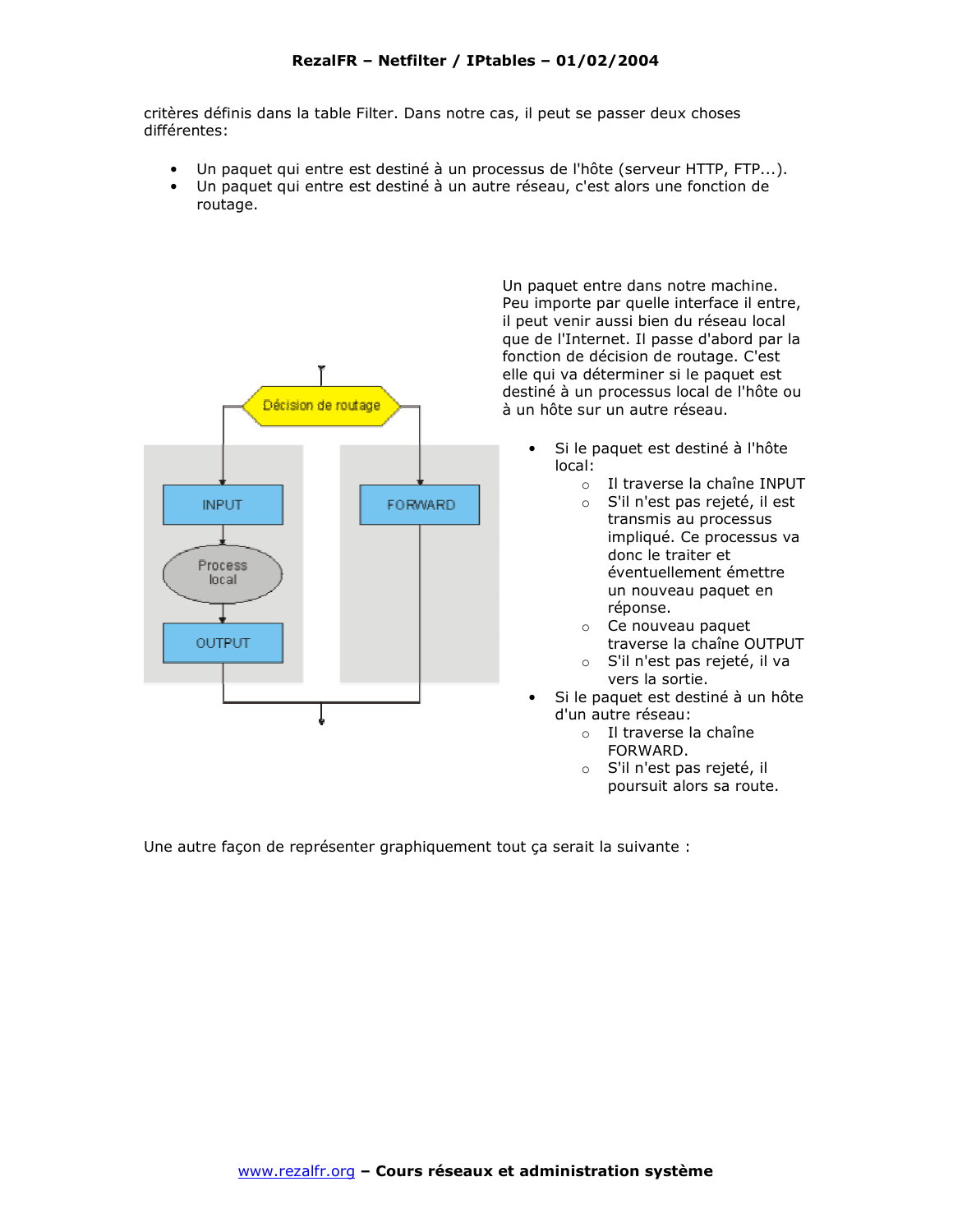La chaîne INPUT sera raccrochée au "hook" NF IP LOCAL IN la chaîne OUTPUT au "hook" NF\_IP\_LOCAL\_OUT et la chaîne FORWARD à NF\_IP\_FORWARD.

## Rappel d'avertissement important:

Pour ceux qui ont travaillé avec IPchains, notez que la démarche est ici différente et ça va peut-être vous poser pas mal de problèmes...

| <b>Avec IPChains</b>                                                                                                    | <b>Avec IPtables</b>                                                        |
|-------------------------------------------------------------------------------------------------------------------------|-----------------------------------------------------------------------------|
| TOUS les paquets entrants passaient par<br>les chaînes INPUT qu'ils soient destinés à<br>un process local où au routage | SEULS les paquets destinés à un process<br>local traversent la chaîne INPUT |
| TOUS les paquets sortants passaient par la<br>chaîne OUTPUT, qu'ils soient issus d'un                                   | SEULS les paquets issus d'un process local<br>traversent la chaîne OUTPUT   |
| process local ou destinés au routage.                                                                                   | SEULS les paquets destinés au routage<br>traversent la chaîne FORWARD       |

L'illustration ci-dessus le montre bien, et ceci va conduire à d'énormes erreurs, si l'on se contente de traduire les anciennes règles IPChains en règles IPTables, sans précautions particulières.

## Vous ne me croyez pas ?

Alors, avant d'aller plus loin, faites la manip suivante. Sur votre passerelle Linux 2.4.x:

## **Initialisation de Netfilter.**

- Tapez successivement les commandes suivantes pour initialiser votre système:  $\bullet$
- iptables -F  $\bullet$
- iptables -X  $\bullet$
- iptables -t nat -F  $\bullet$ iptables -t nat -X

De cette manière, vous avez toutes vos chaînes vides, avec par défaut la règle "ACCEPT"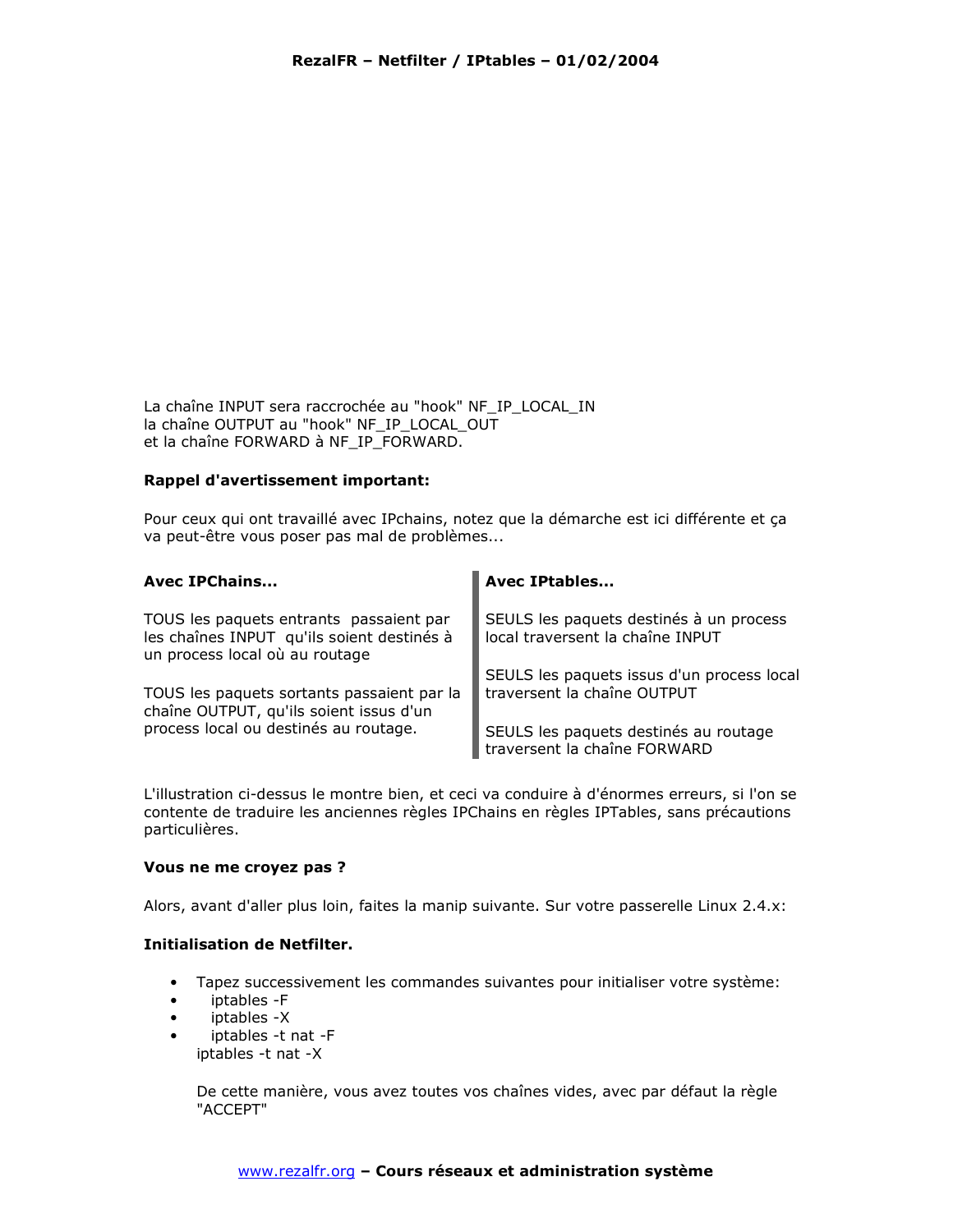iptables -L

L'affichage va vous assurer que les trois chaînes INPUT, FORWARD et OUTPUT sont vides et on bien la règle par défaut ACCEPT

iptables -t nat -L

L'affichage va vous assurer que les trois chaînes PREROUTING, POSTROUTING et OUTPUT sont vides et ont bien la règle par défaut ACCEPT.

#### Mise en place de Masquerade

• Tapez maintenant les commandes suivantes:

iptables -t nat -A POSTROUTING -o ppp0 -j MASQUERADE

Où ppp0 représente l'interface connectée à l'Internet. Remplacez éventuellement, si votre configuration est différente. Ceci signifie en gros: Tout ce qui sort du routage (-A POSTROUTING) et qui doit passer vers l'Internet (-o ppp0) doit subir un masquage d'adresse (-j MASQUERADE)

echo  $1$  > /proc/sys/net/ipv4/ip forward

Ceci pour être certain que votre noyau autorise le routage. Vous n'en avez pas besoin, si votre machine est configurée par défaut pour assurer le routage.

Voilà. Votre passerelle entre le réseau privé et l'Internet doit être opérationnelle.

- · Vérifiez que, depuis votre passerelle Linux, vous avez bien accès au Net.
- · Vérifiez que, depuis un poste de votre réseau privé, vous avez bien accès au Net.

#### Attention, dans cet état, vous n'avez rigoureusement aucune défense contre d'éventuelles intrusions ! Passez rapidement à la suite.

## Et maintenant, la manip décisive...

Pour bien montrer que les chaînes INPUT et OUTPUT n'interviennent pas dans le routage, nous allons tout simplement leur mettre DROP comme règle par défaut. Attention, il faut que vos clients utilisent un DNS situé ailleurs que sur votre passerelle Linux, sinon, ça ne fonctionnera pas à cause du DNS.

- Tapez les commandes suivantes:
- iptables P INPUT DROP
- iptables P OUTUT DROP
- iptables -L (pour vérifier que INPUT et OUTPUT "droppent" bien tout ce qui passe).
- Vérifiez que, depuis votre passerelle Linux, vous n'avez plus accès au Net (ni à votre réseau privé d'ailleurs).
- · Vérifiez que, depuis un poste de votre réseau privé, vous avez toujours l'accès au Net.

Convaincu? INPUT et OUTPUT n'interviennent absolument pas dans le routage. Toutes les règles que vous pourrez y mettre ne concerneront que la sécurité de la passerelle elle-même, mais pas de votre réseau privé.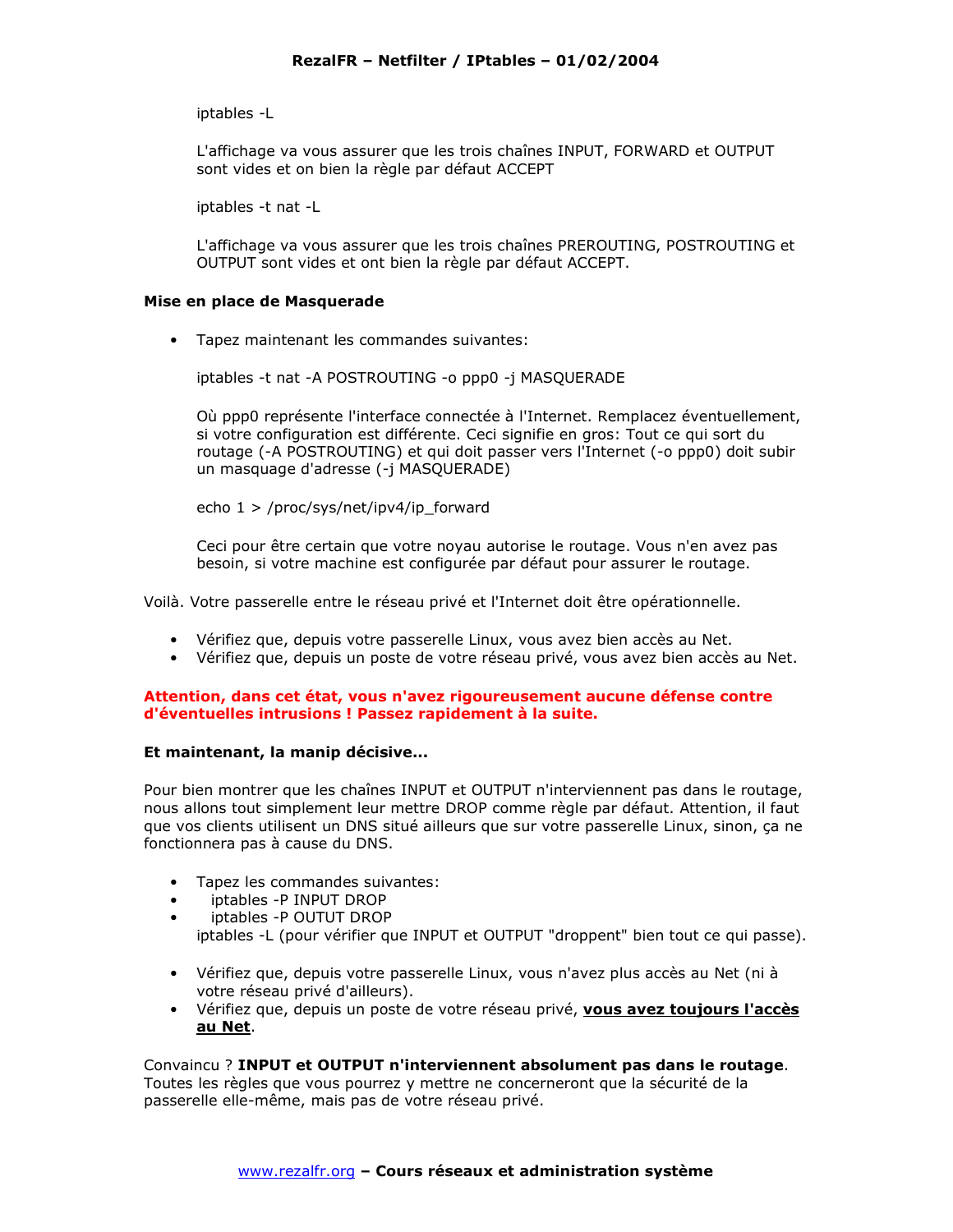## **NAT**

#### La table de translation d'adresses.

#### Remarques importantes.

La traduction d'adresse (NAT comme Network Address Translation) est à prendre ici au sens le plus large, puisque cette table permet non seulement de faire de la translation stricte d'adresses, mais également de la translation de ports et un mélange des deux, dont le masquage d'adresse est une forme particulière.

#### Mais qu'est-ce que c'est exactement ?

Dans un datagramme, en plus des données, on y trouve également quelques informations concernant le protocole utilisé et des identificateurs de l'émetteur et du destinataire. Ce sont ces identificateurs qui nous intéressent:

- $\bullet$  l'adresse IP du destinataire.
- Le port du service utilisé sur le destinataire.

Ces informations constituent une "socket", elles sont indispensables pour arriver à joindre le bon service sur le bon serveur, par exemple le service HTTP du serveur www.wanadoo.fr.

- L'adresse IP de l'émetteur.
- Le port de réponse.

Ces informations constituent une autre "socket", elles sont indispensables pour que l'émetteur d'un paquet puisse espérer recevoir une réponse.

Avec les fonctions NAT de Netfilter, Lorsqu'un paquet transite par notre passerelle, nous allons pouvoir "bricoler" ces sockets absolument comme on veut. Par exemple, nous pourrons changer l'adresse de l'émetteur ou le port de l'émetteur ou les deux. Nous pouvons aussi changer l'adresse du destinataires, ou le port du destinataire, ou les deux.

#### Mais à quoi ça sert ?

Ca sert à une quasi infinité de choses. Parmi les plus intéressantes, citons:

#### Le masquage d'adresse.

C'est une fonction fondamentale lorsque l'on souhaite connecter un réseau privé à l'Internet lorsque l'on ne dispose que d'une seule IP valide sur le Net, même si celle-ci est dynamique, ce qui est le cas qui nous intéresse le plus. Les clients sont sur le réseau privé et les serveurs sont sur le Net. C'est une forme particulière de SNAT (Source NAT)

C'est ce que sont capables de faire tous les routeurs SOHO (Small Office, Home Office) qui permettent de relier un petit réseau local à l'Internet, lorsque l'on ne dispose que d'un accès RTC, NUMERIS, Câble, ADSL... Un simple (très) vieux PC (un 486 suffit) équipé d'un Linux 2.4.x permet de le faire aussi bien sinon mieux.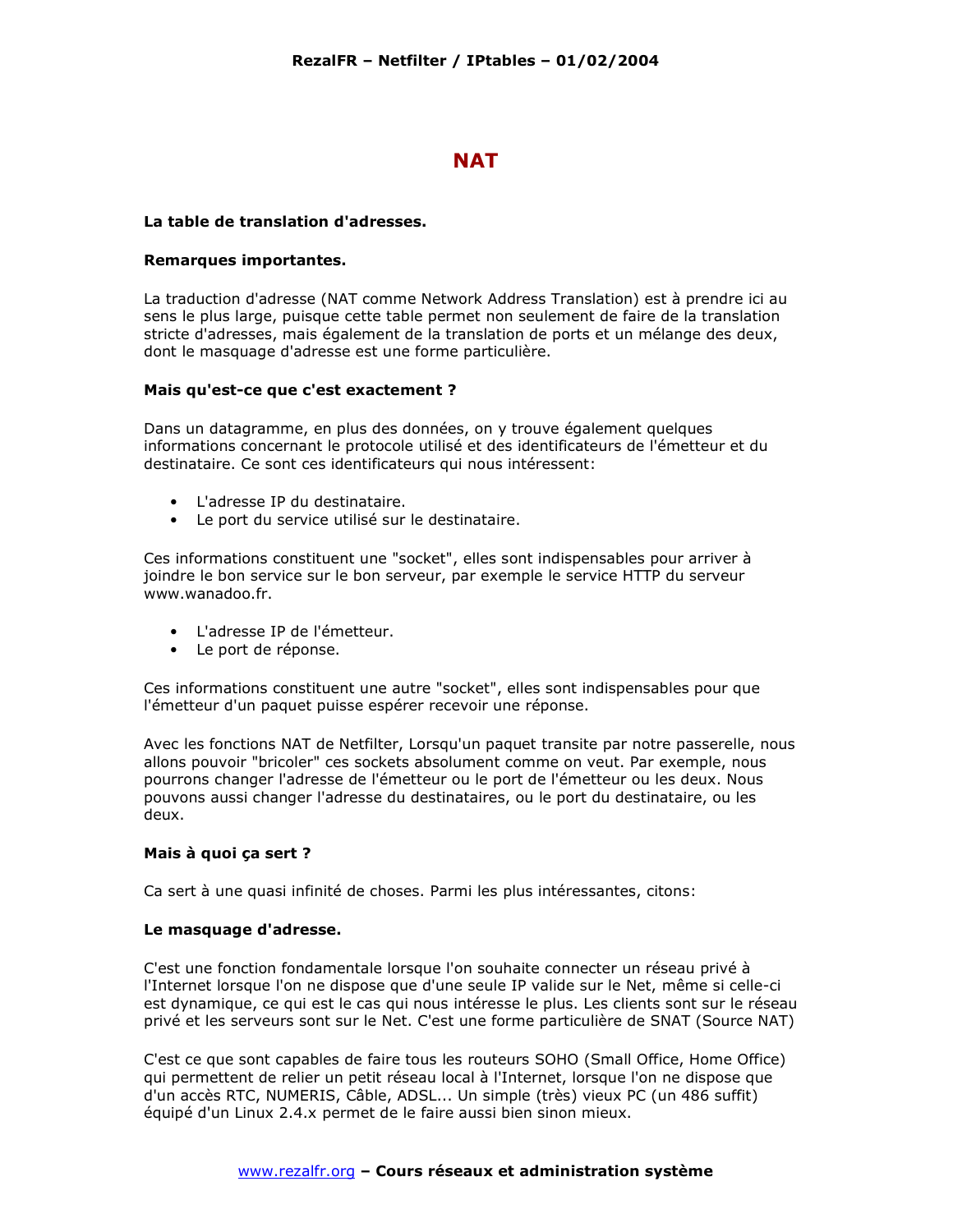## Le NAT de destination.

Ici, c'est pour résoudre les problèmes qui apparaissent dans l'autre sens. Les clients sont sur le Net et les serveurs sont sur le réseau privé.

Imaginons que nous n'ayons qu'une seule IP valide sur le Net et que nous voulions tout de même offrir des services tels que HTTP, FTP, SMTP, POP et peut-être d'autres encore. Comment faire ? La réponse triviale consiste à dire: "J'ai droit à une seule IP, donc je place tous ces serveurs sur la même machine, celle qui a la seule IP à laquelle j'ai droit."

Oui, mais la démarche est simpliste:

Serveur HTTP • Comment assurer un minimum de 192.168.0.1 sécurité sur une machine ouverte de tous les côtés ? • Comment faire pour assurer une disponibilité suffisante à chaque service dans les montées en charge ? Serveur FTP 192.1686.0.2 Cette solution ne parait finalement pas très acceptable, mais comment faire autrement? Tout simplement avec NAT. La machine frontale sera un simple routeur NAT. Côté Internet, elle Serveur SMTP/POP3 possède la seule IP valide disponible, elle va 192.168.0.3 faire croire que tous les services sont dessus, mais en réalité, lorsqu'elle va recevoir un paquet dont le socket de destination est

62.161.96.47:80, elle va remplacer ça vite fait par 192.168.0.1:80 et router le paquet vers le serveur HTTP. Lorsque la réponse du serveur va lui parvenir, elle remplacera le socket de l'émetteur (192.168.0.1:80) par 62.161.96.47:80 et enverra ça sur le Net. Tout



le monde n'y verra que du feu.

Bien entendu, le routeur NAT est capable de faire ça pour chacun des autres serveurs:

- Ce qui lui arrivera sur les ports 20 et 21 sera redirigé sur le serveur FTP (en réalité, le cas du FTP est bien plus difficile à résoudre que ça. Il faudra d'abord lire le chapitre sur FTP).
- Ce qui lui arrivera sur le port 25 sera redirigé sur le serveur SMTP/POP3 service **SMTP**
- Ce qui lui arrivera sur le port 110 sera redirigé sur le serveur SMTP/POP3 service POP<sub>3</sub>

## Le cas du proxy transparent.

Bien qu'à priori, cette possibilité soit sans intérêt sur un réseau domestique, je préfère en parler parce que ce sujet peut revêtir une certaine gravité quant aux atteintes aux libertés individuelles.

Tout le monde sait ce qu'est un proxy (serveur mandataire, en français) ? C'est un serveur auquel on s'adresse pour qu'il nous fournisse des informations situées sur un autre serveur, sur les protocoles HTTP et FTP essentiellement.. Le principal avantage d'un proxy est qu'il garde en mémoire dans un cache toutes les informations qu'il est déjà allé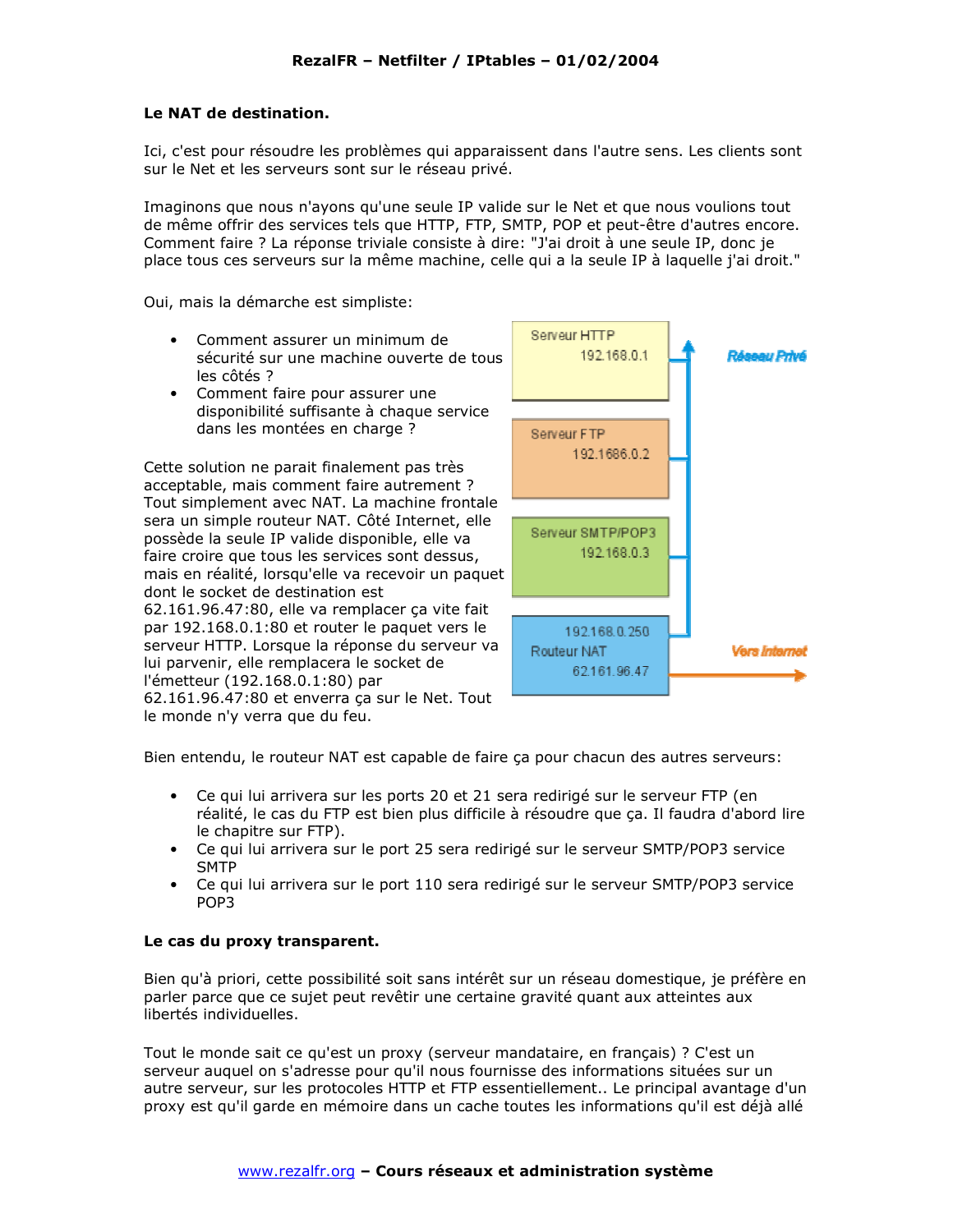chercher. Si, sur un réseau privé, 10 personnes cherchent la même information, elle ne sera téléchargée qu'une fois sur le Net. L'avantage évident est l'optimisation de la bande passante sur le lien Internet, lorsque le réseau privé est un peu conséquent. L'autre avantage, c'est que l'on peut réaliser un "firewall applicatif" pour le protocole HTTP. Dans ce cas, on n'utilisera plus seulement un filtrage de paguets, mais également un filtrage sur le protocole lui-même, ce qui permet, par exemple, de faire du "contrôle parental" ou du contrôle de trafic web tout court.

Face à cet avantage, il y a pas mal d'inconvénients, dus à tous les effets pervers des fonctionnalités que l'on peut ajouter à un proxy. Parmi les inconvénients les plus graves:

- · La durée de vie du cache peut être mal paramétrée, la vérification de validité du contenu également et le proxy peut fournir des informations qui ne sont plus à iour.
- Les proxys ont souvent des fonctions de restriction d'accès qui peuvent aboutir à un régime franchement totalitaire. (Contrôle parental chez AOL, par exemple, mais ce n'est pas forcément vous qui choisissez les filtrages).
- Les fonctions de traçage ne manquent pas non plus, ce qui permet d'espionner de façon très efficace ce que les utilisateurs de votre réseau font sur le Net.

Normalement, le navigateur Internet doit être paramétré pour utiliser un serveur proxy (outils/Options Internet/Connexions/Paramètres LAN dans Internet Explorer). Si l'installation est faite proprement, l'utilisateur devrait pouvoir choisir d'utiliser le proxy ou non. Souvent cependant, l'administrateur du réseau va bloquer le passage direct sur le port 80, obligeant les utilisateurs à passer par le proxy. Là encore, au moins, les utilisateurs sont avertis.

Le proxy transparent est beaucoup plus pernicieux, parce qu'il ne nécessite aucun paramétrage du navigateur et l'utilisateur ne sait pas qu'il passe par un proxy.

Le principe est simple, il suffit de rediriger tous les paguets dont le port de destination est 80 vers le proxy transparent, qui peut être placé sur la passerelle elle même. Ceux qui disposent d'une passerelle Linux peuvent assez facilement monter la manip en installant le proxy SQUID (configuré convenablement pour faire un proxy transparent) et en utilisant iptables pour faire de la redirection sur le service squid local.

Si vous voulez plus de détails sur ces pratiques qui flirtent avec le douteux, visitez le chapitre consacré à HTTP.

Ce ne sont pas les seules manipulations possibles, mais ce sont celles qui paraissent les plus souvent utilisées.

#### Et comment ça marche ?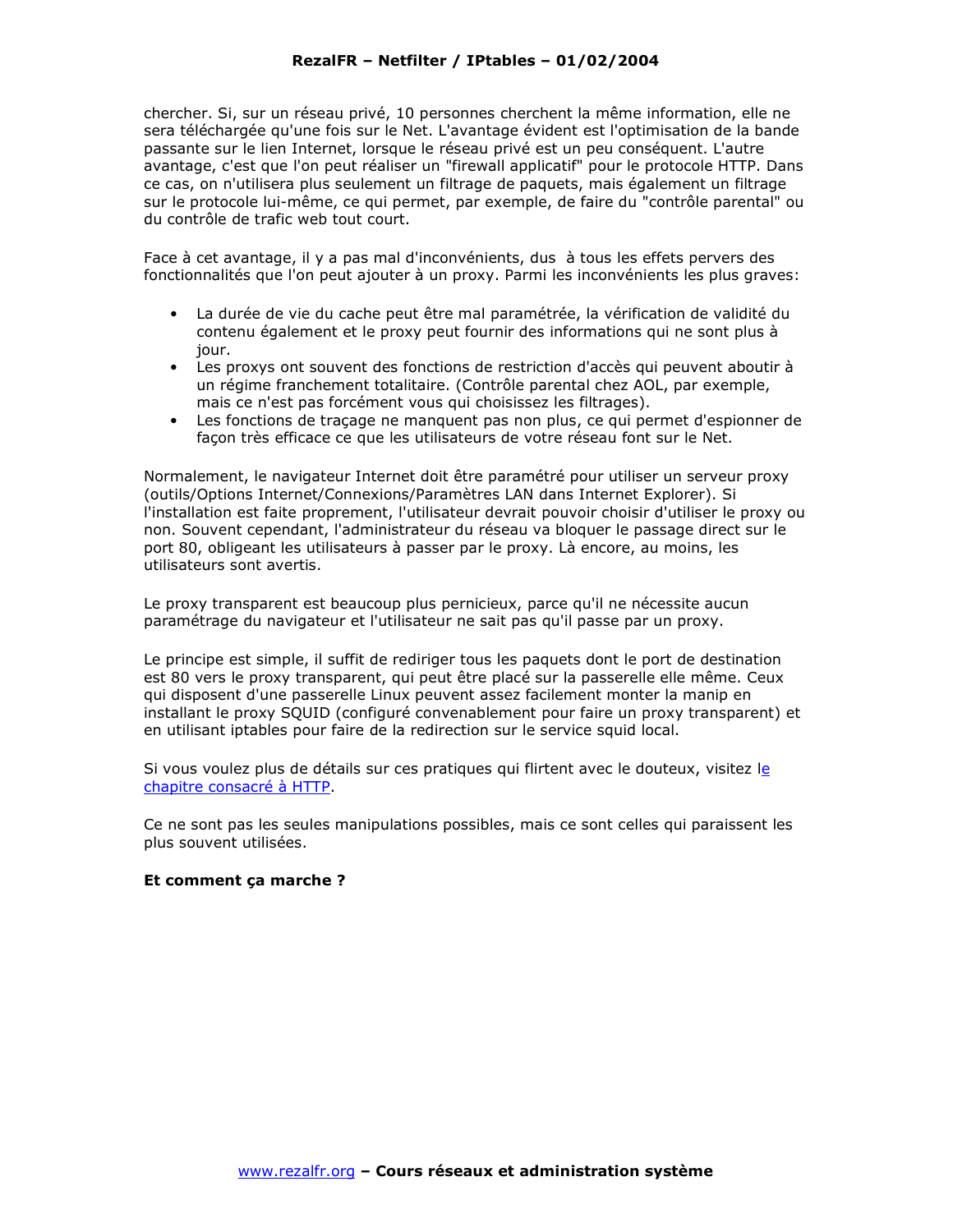

La table NAT est organisée comme ci-contre:

- Comme son nom l'indique, la chaîne PREROUTING va bricoler les "sockets" avant les décisions de routage. Nous nous en servirons pour faire du DNAT (Destination NAT), autrement dit, pour modifier la "socket" du destinataire.
- La chaîne POSTROUTING intervient à la sortie du routeur. Elle servira à faire du SNAT (Source NAT) dont par exemple, le masquage d'adresse.
- La chaîne OUTPUT, quant-à elle, permet de modifier le socket de destination d'un paquet issu d'un processus local. L'utilité de cette chaîne n'est pas évidente, dans la mesure où, normalement, les paquets sortant d'un processus local devraient aussi passer par POSTROUTING. La seule possibilité supplémentaire est de pouvoir rediriger les paquets sortent d'un processus local à destination d'une cible extérieure, vers un autre processus local  $(127.0.0.1).$

Là encore, nous pouvons l'illustrer de façon différente :



Les possibilités offertes par le NAT sont quasiment infinies. Nous avons vu les plus fréquentes :

- · Masquage d'adresse, pour permettre à tout un réseau privé d'accéder au Net lorsque l'on ne dispose que d'une seule adresse IP valide sur le Net,
- redirection d'un service serveur adressé sur la passerelle vers un serveur situé  $\bullet$ dans le réseau privé, ça peut être utile pour les joueurs en réseau, mais aussi pour des applications plus professionnelles.

Pour que tout ça fonctionne correctement, le système s'appuie sur le suivi de connexion. Nous pouvons donc nous attendre à trouver des modules spécialisés pour certains

#### www.rezalfr.org - Cours réseaux et administration système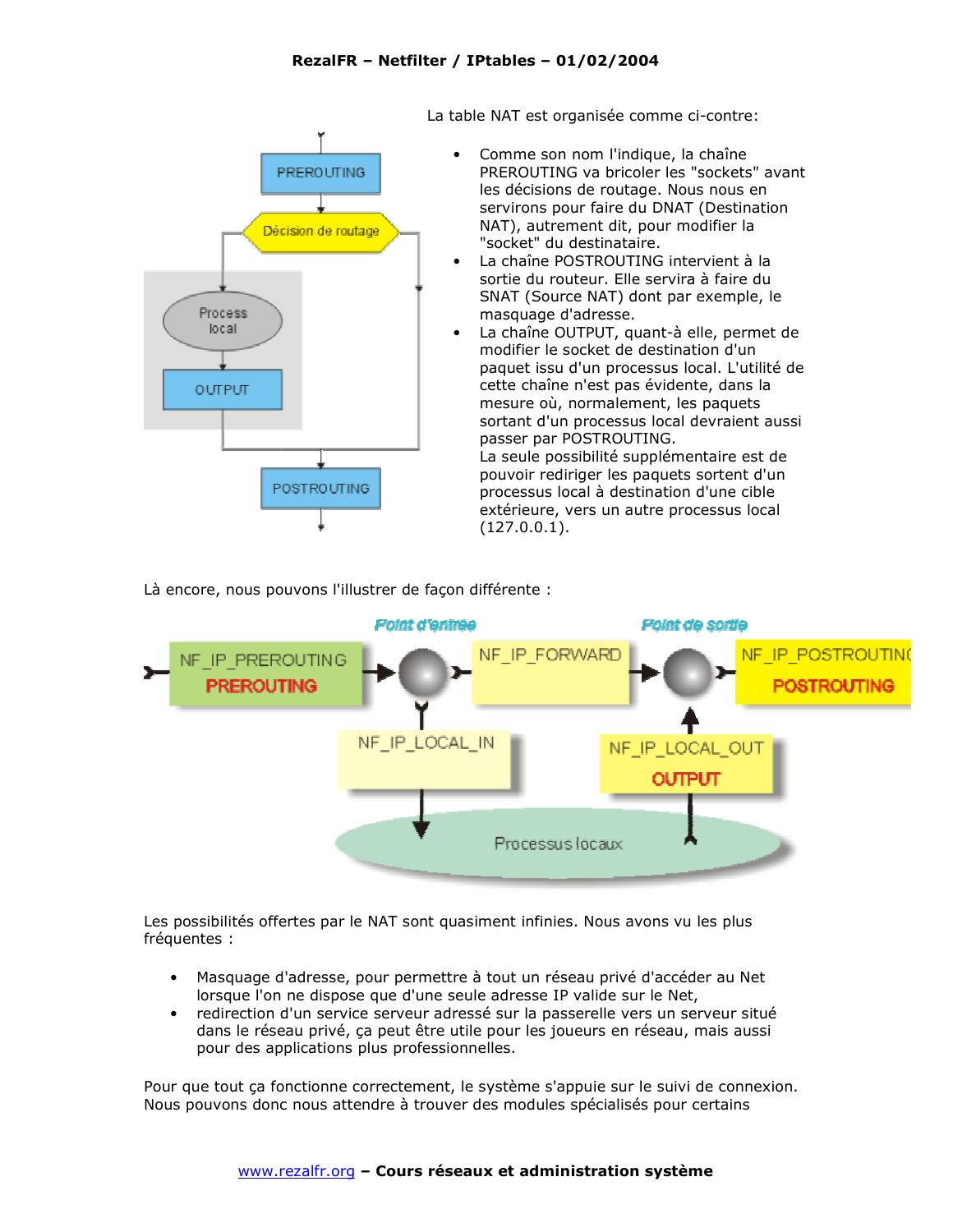protocoles, dont le FTP, toujours lui. Ainsi, le module ip nat ftp sera nécessaire si vous voulez travailler proprement en FTP.

## Et le reste

#### Ce n'est pas tout...

Netfilter permet encore d'autres choses, qui sortent plus ou moins du cadre de cet exposé (peut-être un jour ?).

#### Mangle.

Nous n'avons pas parlé de la table Mangle. Cette table permet d'effectuer un marquage des paquets.



Nous pouvions, avec les premières versions de Netfilter, marquer les paquets en PREROUTING ou en OUTPUT pour les sorties d'un processus local (en rouge sur l'illustration). Notez que depuis la version 2.4.18 du noyau, le système a été étendu à tous les "hooks" (en bleu sur l'illustration).

L'intérêt de ce marquage, qui n'est visible que dans la pile de la machine, est de pouvoir être relu par d'autres fonctions comme IPROUTE ou la gestion de la qualité de service (QoS).

Ainsi, nous pouvons disposer de toute la puissance de Netfilter pour la sélection de divers types de paquets, et utiliser ensuite ce marquage pour le routage ou les priorités de passage.

Donner ici des exemples précis nous mènerait trop loin parce qu'il faudrait étudier en détail IProute2 et les fonctions de QoS des noyaux 2.4 et la vie est courte.

Voici tout de même un cas de figure qui serait gérable par ce système :

• Nous disposons de deux liens sur le Net :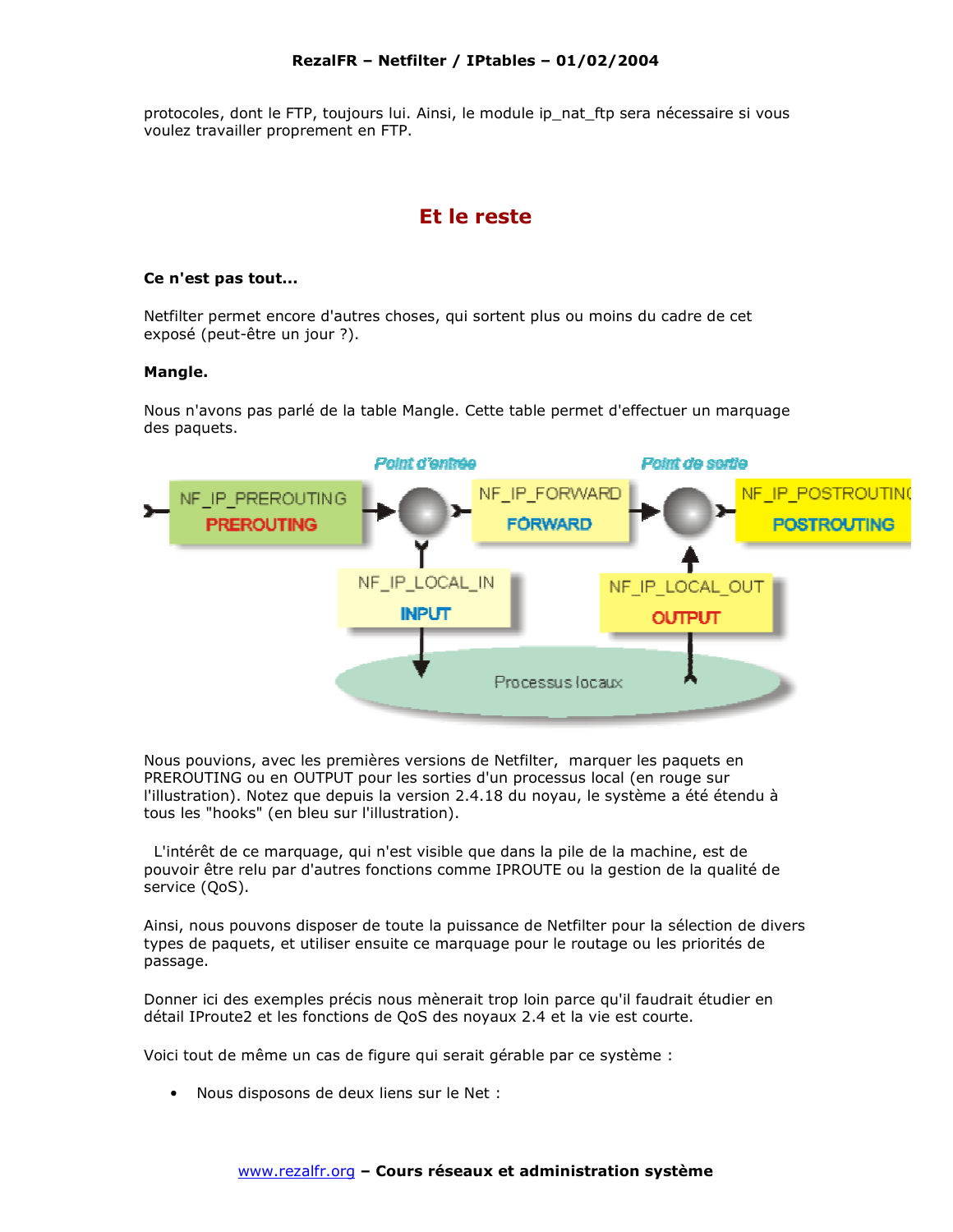- o L'un, très rapide et très fiable, mais très cher et facturé au volume de données,
- o L'autre, classique, comme une connexion ADSL, avec les limites que nous leurs connaissons.
- Nous souhaitons exploiter au mieux ces deux connexions, par exemple de la facon  $\bullet$ suivante:
	- o Nous devons mettre à jour le contenu d'un serveur distant. Il faut le faire de façon rapide et sûre. Il n'y a pas forcément beaucoup de données à transmettre, mais il est impératif que ce soit fait le plus rapidement et le plus sûrement possible.
	- o Nous devons assurer un accès au Net pour les utilisateurs du réseau local, mais avec une qualité de service plus faible.

Avec le marquage de paquets associé à IProute, nous pourrons arriver à faire passer les mises à jour du serveur sur le lien rapide mais cher et tout le reste sur le lien ADSL.

- Nous disposons d'une connexion ADSL et il arrive très souvent que certains utilisateurs fassent du téléchargement FTP sur des serveurs rapides. Chaque fois qu'un téléchargement est lancé, toute la bande passante Download est utilisée et les autres utilisateurs ne peuvent plus surfer dans de bonnes conditions.
- En exploitant le marquage de paquets associé aux fonctions de QoS, nous pourrons restreindre la bande passante exploitée par le download FTP afin de laisser un peu d'espace pour les autres activités.
- Ceci peut aussi être appliqué aux transferts "peer-to-peer", qui ont l'inconvénient de monopoliser le peu de bande passante upload dont on dispose sur des connexions asymétriques comme ADSL ou câble.

## Les logs.

Netfilter propose un système de log puissant. Il ne s'agit pas ici d'une table, mais d'une cible. Nous verrons plus en détail dans la suite ce que sont les cibles, disons pour le moment qu'il en existe deux qui sont particulières.

## Le cible LOG.

Elle permet de remonter vers le démon syslog, avec, par défaut, le niveau "warning", des messages décrivant les paquets qui satisfont à la règle qui pointe vers LOG. Dans une distribution Mandrake, nous retrouverons donc leur trace dans /var/log/messages.

Juste un exemple trivial, pour voir ce que ça donne :

iptables - A INPUT -i eth0 - p icmp -j LOG

Ce qui veut dire en français :

Ajouter à la chaîne INPUT la règle suivante : envoyer vers la cible LOG tout paquet ICMP qui entre par eth0

La machine dont l'IP de eth0 est 192.168.0.253 envoie un ping sur la machine192.168.0.251.

ping -n 1 192.168.0.251

Nous allons tracer la réponse au ping (INPUT). Nous récupérons cette trace dans /var/log/messages :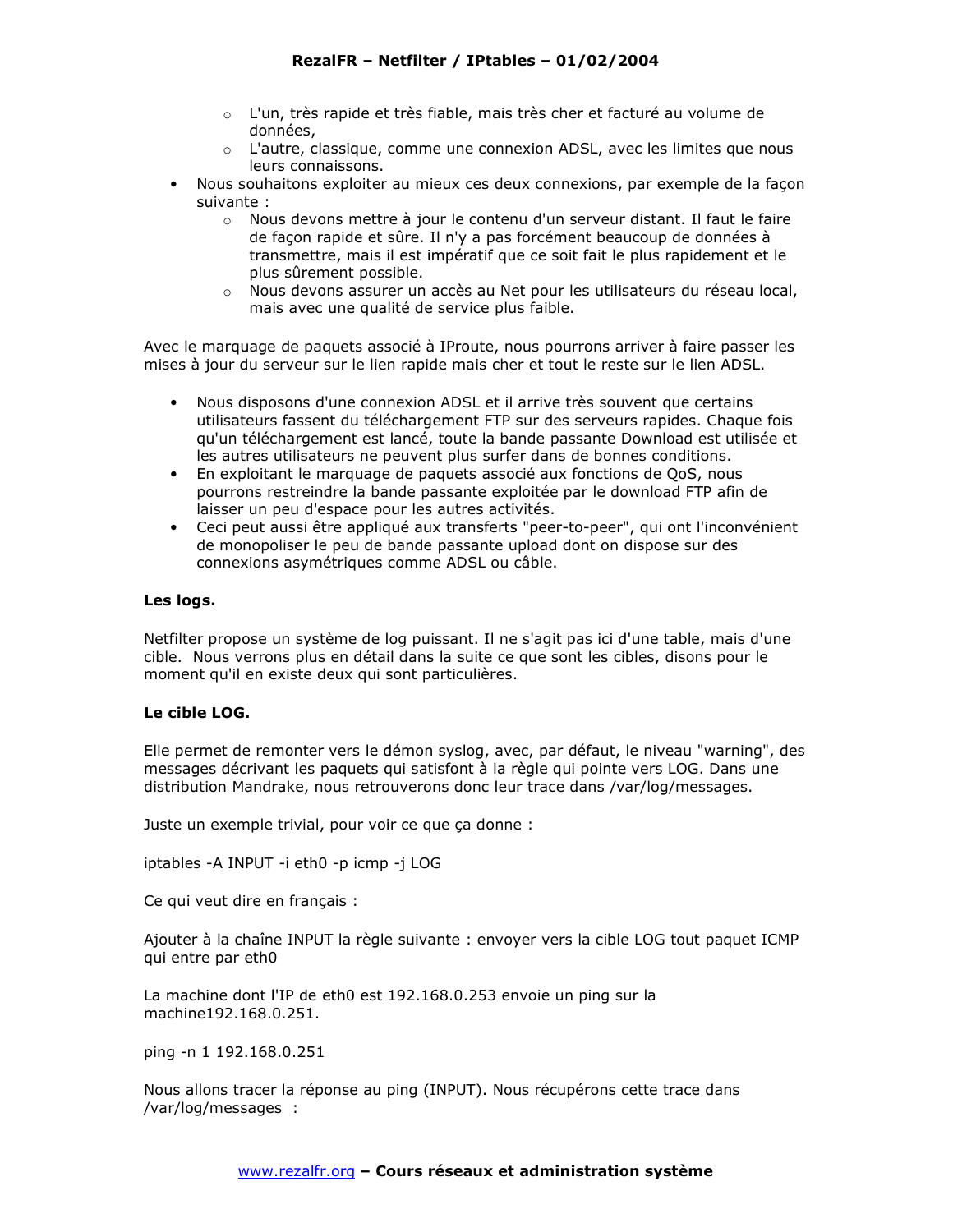Dec 1 22:40:11 linux kernel:

 $IN = <sub>eth0</sub>$ OUT= MAC=00:00:b4:bb:5d:ee:00:20:18:29:11:31:08:00 SRC=192.168.0.251  $DST = 192.168.0.253$  $LEN = 84 TOS = 0x00$  $PREC = 0 \times 00$  $TL = 255 ID = 4938$  $PROTO = ICMP$  TYPE=0  $CODE = 0$  $ID = 53771$  $SEQ = 256$ 

Ce qui est surligné en jaune correspond à la machine qui trace, c'est à dire celle qui envoie le ping et attend la réponse (qui est tracée). Ce qui est surligné en vert correspond à la cible du ping qui répond.

Comme vous le voyez, c'est un bon moyen pour se faire de la lecture facile, propre à vous aider en cas d'insomnie. Si la commande ping est écrite de la façon suivante :

ping -n 100 192.168.0.251

Nous génèrerons 100 fois une trace similaire à celle que nous venons de voir. Compter les moutons qui sautent la barrière est sans doute aussi efficace.

Pour éviter que les logs n'arrivent à remplir votre disque dur, il existe la directive "limit" qui permet, comme son nom l'indique, de limiter l'envoi vers la cible de paquets satisfaisant à la règle. Cette directive à elle seule mériterait toute une page d'explications.

## La cible ULOG.

Plutôt que d'utiliser syslog, cette cible permet d'envoyer les paquets à un démon spécialisé : ulogd. Ce démon permet d'obtenir des logs plus présentables, voir stockés dans une base de données comme MySOL. Ce démon n'est malheureusement pas fourni dans la distribution Mandrake 9

# **IPtables**

Encore une fois, il n'est pas question de reprendre toute la documentation d'IPtables. Nous allons simplement examiner quelques règles simples d'un usage courant. Pour étudier la syntaxe, consultez:

- Les pages man (man iptables)
- Rusty's Remarkably Unreliable Guides

Les pages de man, bien que pas toujours très agréables à lire, sont essentielles, pour la simple raison que Netfilter/IPtables sont des outils en pleine évolution et que d'une version à l'autre, de nouvelles fonctionnalités peuvent apparaître.

## **Manipulations diverses.**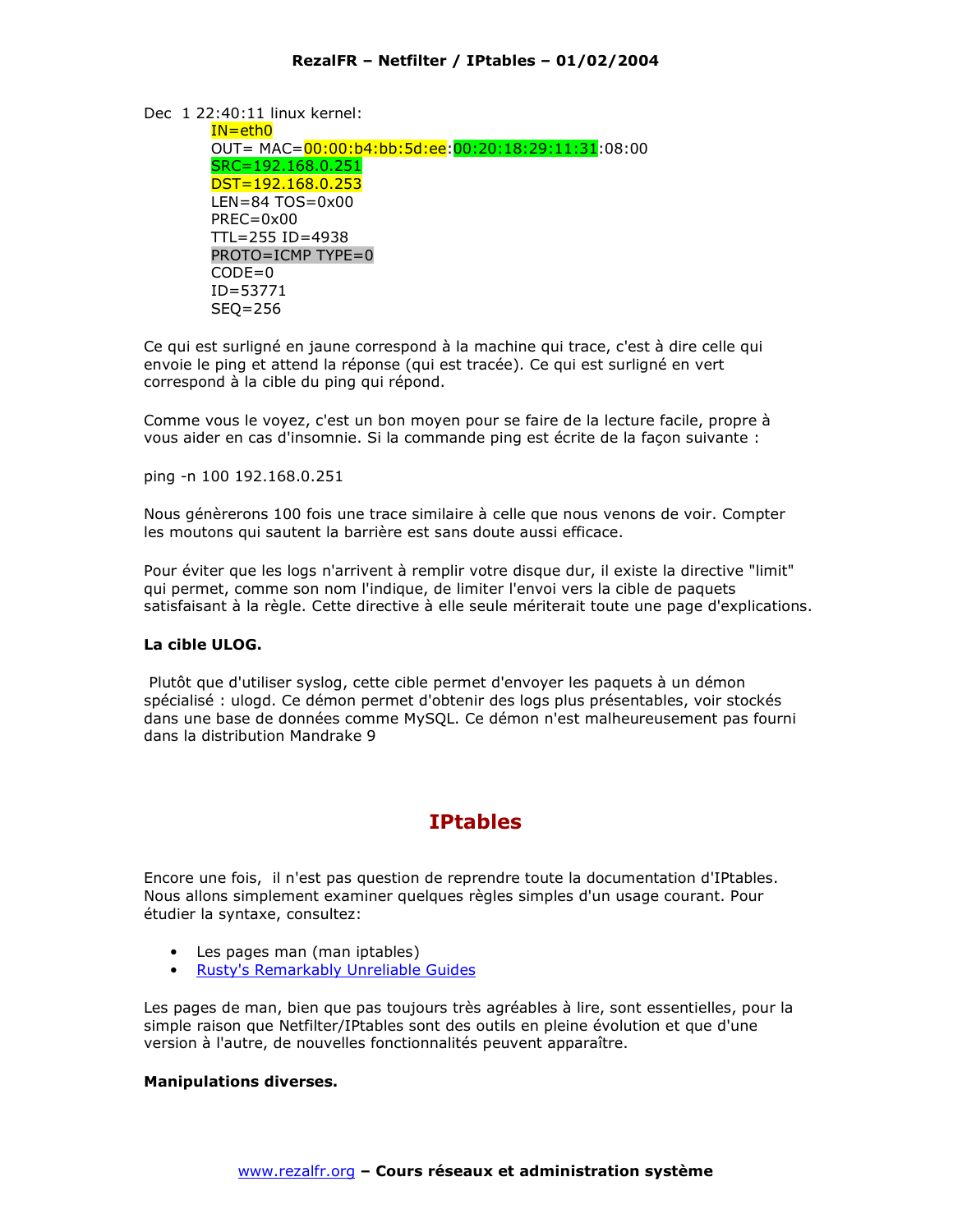Pour ce qui suit, nous allons faire de la pratique. Mandrake 9 montée en passerelle, tel que décrit dans le chapitre "un routeur Linux".



Rappelons-le, il s'agit de masquer tous les clients d'un réseau privé (par exemple 192.168.0.0) derrière l'unique adresse officielle attribuée par le fournisseur d'accès, et d'assurer un minimum de sécurité sur la totalité de l'installation.

## Initialisation des tables.

Pour commencer, nous allons tout fermer au niveau de la passerelle dans la table "filter".

# Nous vidons les chaînes : intables - F # Nous supprimons d'éventuelles chaînes personnelles : iptables -X

# Nous les faisons pointer par défaut sur DROP

iptables - P INPUT DROP iptables - P OUTPUT DROP iptables - P FORWARD DROP # Nous faisons de même avec toutes les autres tables, # à savoir "nat" et "mangle", mais en les faisant pointer # par défaut sur ACCEPT. Ca ne pose pas de problèmes # puisque tout est bloqué au niveau "filter"

iptables -t nat -F iptables -t nat -X iptables -t nat -P PREROUTING ACCEPT iptables -t nat -P POSTROUTING ACCEPT iptables -t nat -P OUTPUT ACCEPT iptables -t mangle -F iptables -t mangle -X iptables -t mangle -P PREROUTING ACCEPT iptables -t mangle -P INPUT ACCEPT iptables -t mangle -P FORWARD ACCEPT iptables -t mangle -P POSTROUTING ACCEPT

Notez que dans tout ça, on n'a pas changé grand chose par rapport à l'état de ces tables tel qu'on le trouve après un boot de la machine, sans modifications particulières des scripts de démarrage, hormis la cible par défaut des règles de la table "filter" que l'on a passé à DROP. Tout de même, cette manipulation préliminaire a eu pour conséquences :

- Que l'on est parfaitement sûr de l'état de Netfilter.
- Que l'on a commencé à se familiariser un peu avec le langage IPtables.

#### Où en sommes-nous ?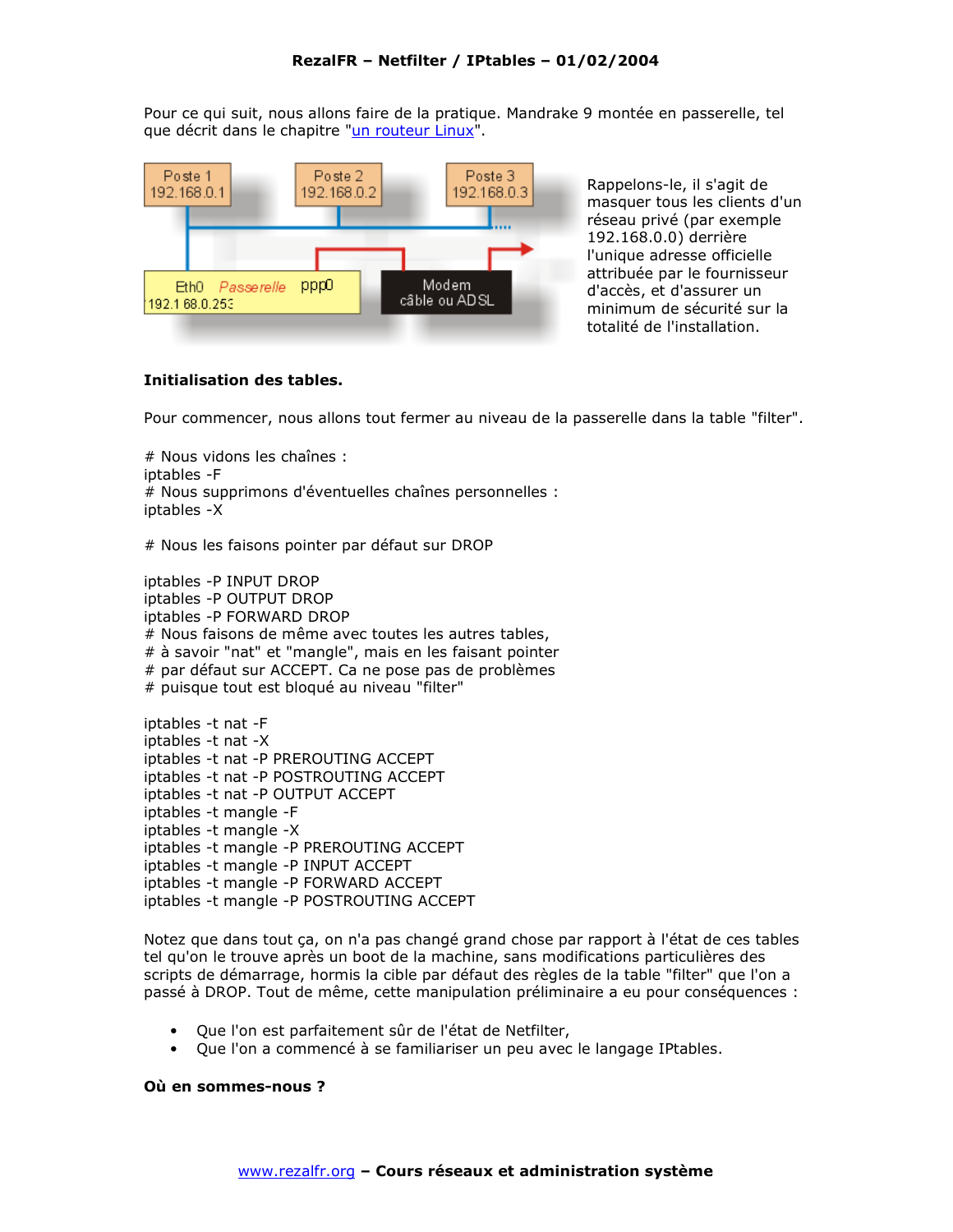Normalement, plus rien ne doit passer nulle part. Essayez des pings dans tous les sens, entre la passerelle et votre réseau privé ou vers le Net, entre un poste de votre réseau privé et la passerelle, rien ne devrait passer.

#### Ouvrons quelques portes.

# Nous considérons que la machine elle même est sûre # et que les processus locaux peuvent communiquer entre eux  $#$  via l'interface locale :

iptables -A INPUT -i lo -i ACCEPT iptables -A OUTPUT -o lo -j ACCEPT

# Nous considérons que notre réseau local est # également sûr (ce qui n'est pas forcément vrai, d'ailleurs).

iptables -A INPUT -i eth0 -j ACCEPT iptables -A OUTPUT -o eth0 -j ACCEPT

A ce stade, nous avons la situation suivante :

- Si, sur votre passerelle, vous faites ping 127.0.0.1, ça répond,
- si, sur votre passerelle, vous faites un ping sur un hôte du réseau privé, ça répond,
- si, sur un hôte du réseau privé, vous faites un ping sur la passerelle, ça répond aussi.

Mais...

- Si, depuis la passerelle, on fait des pings n'importe où sur le Net, ça ne répondra pas, à cause du DROP sur OUTPUT par défaut,
- si, depuis n'importe où sur le Net, on fait des pings sur votre passerelle, ça ne répondra pas non plus, à cause du DROP sur INPUT par défaut,
- si, depuis un hôte de votre réseau, on fait un ping n'importe où sur le Net, ça ne répondra encore pas, pour deux raisons :
	- $\circ$   $\,$  Nous n'avons pas placé de règle de NAT entre le réseau local et le Net,  $\,$
	- $\circ$  FORWARD fait DROP sur tout ce qui passe.

## Faisons maintenant du NAT :

# Translation d'adresses pour tout ce qui traverse la passerelle  $#$  en sortant par ppp0 iptables -t nat -A POSTROUTING -o ppp0 -j MASQUERADE

Nous pourrions ici restreindre le NAT à une plage d'IPs du réseau local :

iptables -t nat -A POSTROUTING -s 192.168.0.0/255.255.255.0 -o ppp0 -j MASQUERADE

Ou même à une liste d'IP bien définies :

iptables -t nat -A POSTROUTING -s 192.168.0.10 -o ppp0 -j MASQUERADE iptables -t nat -A POSTROUTING -s 192.168.0.11 -o ppp0 -j MASQUERADE

Ceci peut être utile, surtout en sachant que vous pouvez détruire une règle et une seule :

iptables -t nat -D POSTROUTING -s 192.168.0.11 -o ppp0 -j MASQUERADE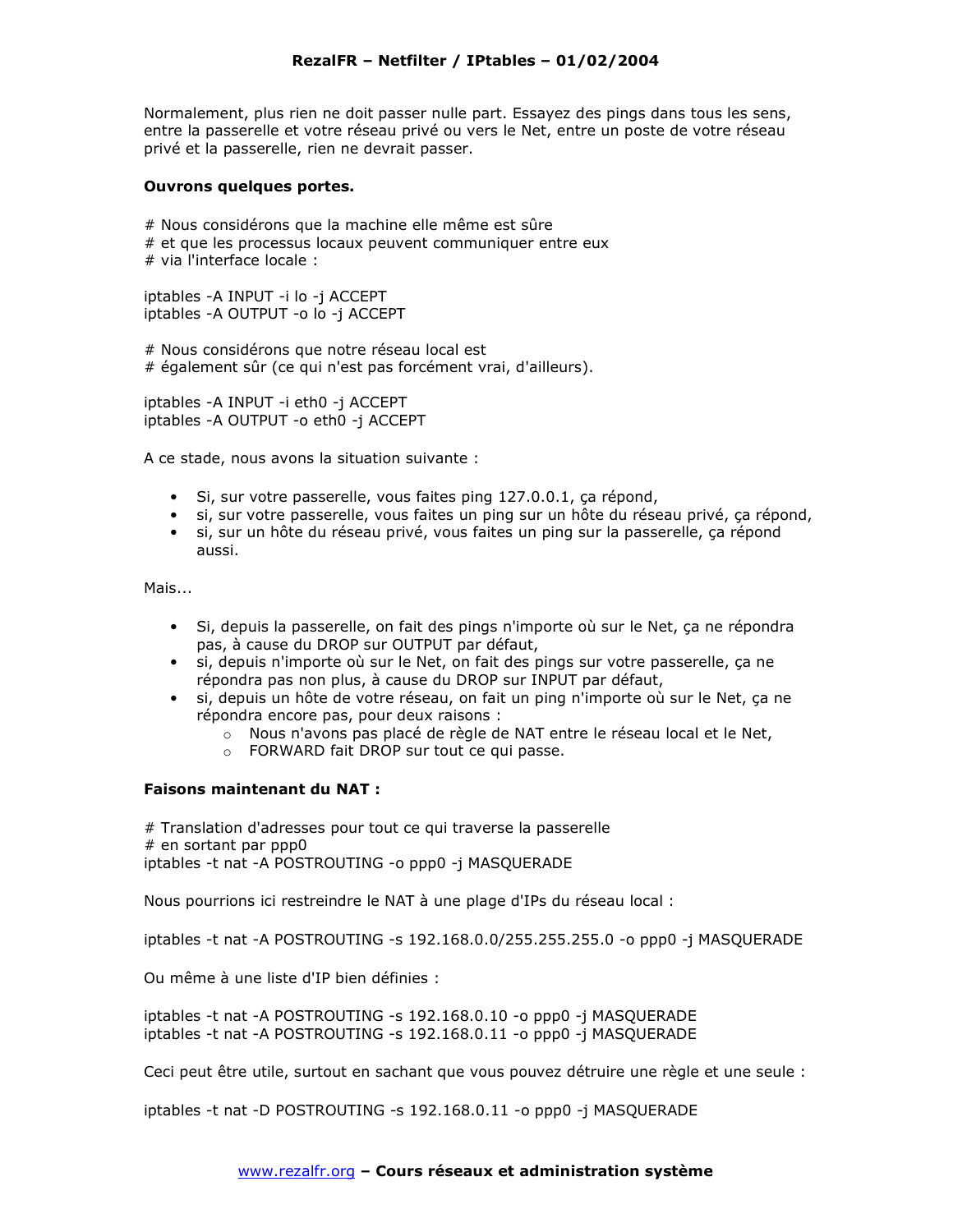Ainsi, si vous avez, par exemple, des enfants qui usent de votre connexion permanente de facon un peu trop permanente, vous pourrez aisément, avec l'aide du démon "cron" n'accorder l'accès au Net que pour certaines plages horaires.

Mais ça ne suffit pas encore pour fonctionner, les pings depuis le réseau local vers le Net ne passent toujours pas. Normal, FORWARD fait toujours DROP sur tout ce qui passe. Nous devons accorder des autorisations de passage sur FORWARD.

#### Utilisation de conntrack.



Le suivi de connexion est intéressant, bien qu'il consomme un peu plus de ressources sur votre passerelle. Nous l'avons vu, son avantage est qu'il permet d'obtenir des informations sur toute connexion en cours. Ces informations sont principalement:

**NEW** 

Une nouvelle connexion est établie. **ESTABLISHED** 

- La connexion analysée a déjà été établie
- **RELATED** La connexion est en relation avec une autre connexion déjà établie (par exemple, dans le FTP actif).
- **INVALID** Le paquet n'appartient à aucune des trois catégories précédentes.

Il est possible, par exemple, de n'accepter dans les deux sens (vers et depuis l'Internet) que les connections déjà établies ou en relation avec des connexions déjà établies et de n'accepter des nouvelles connexions que depuis notre installation vers l'Internet. De cette manière, notre réseau local pourra se connecter sur tout serveur Internet, mais aucune nouvelle connexion ne pourra être créée depuis le Net vers notre installation.

En français, nous allons faire :

- Toutes les connexions : nouvelles, établies et associées à une connexion établie qui entrent par eth0 (réseau local) et veulent sortir par ppp0 (le Net), peuvent passer,
- Toutes les connexions : établies et associées à une connexion établie qui entrent par ppp0 et veulent aller vers eth0 pourront également passer.

En langage iptables :

# Toutes les connexions qui sortent du LAN vers le Net # sont acceptées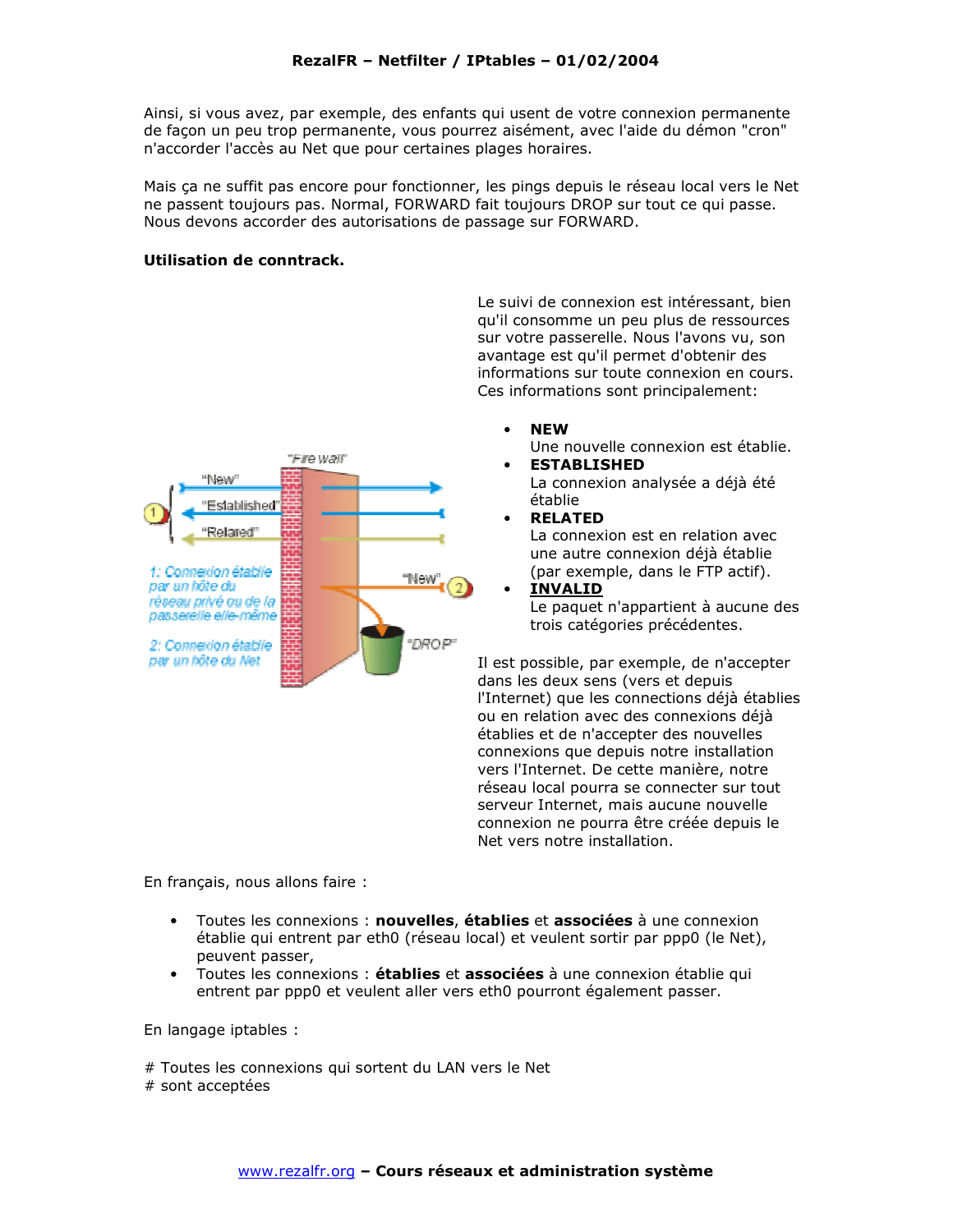iptables -A FORWARD -i eth0 -o ppp0 -m state --state NEW, ESTABLISHED, RELATED -i **ACCEPT** 

# Nous autions aussi bien pu écrire :

# iptables -A FORWARD -i eth0 -o ppp0 -m state --state ! INVALID -j ACCEPT

# Seules les connexions déjà établies ou en relation avec

# des connexions établies sont acceptées venant du Net vers le LAN

iptables -A FORWARD -i ppp0 -o eth0 -m state --state ESTABLISHED, RELATED -j ACCEPT

ping http://www.grenouille.com/ (par exemple) se met à fonctionner.

#### Le chapeau magique.

Maintenant que nous avons mis conntrack en oeuvre, nous aimerions bien voir un peu comment il opère... Il se trouve qu'il est possible d'observer la table de suivi de connexions qui se présente sous la forme d'un fichier virtuel en /proc/net/ip\_conntrack.

Pour interpréter plus facilement ce qu'il suit, il faut savoir plusieurs choses :

- Un client du LAN dispose de l'IP 192.168.0.10,
- $\bullet$  la passerelle dispose de l'IP 192.168.0.253 sur le LAN
- la passerelle dispose de l'IP 80.8.130.97 sur le Net
- le client navigue sur le serveur HTTP d'IP 213.186.35.33

#### tcp 6 14 CLOSE WAIT

src=192.168.0.10 dst=213.186.35.33 sport=1102 dport=80 src=213.186.35.33 dst=80.8.130.97 sport=80 dport=1102 [ASSURED] use=1

tcp 6 431991 ESTABLISHED

src=192.168.0.10 dst=213.186.35.33 sport=1103 dport=80 src=213.186.35.33 dst=80.8.130.97 sport=80 dport=1103 [ASSURED] use=1

tcp 6 73 TIME WAIT

src=192.168.0.10 dst=213.186.35.33 sport=1104 dport=80 src=213.186.35.33 dst=80.8.130.97 sport=80 dport=1104 [ASSURED] use=1

tcp 6 82 SYN\_SENT

src=192.168.0.10 dst=213.186.35.33 sport=1105 dport=80 [UNREPLIED] src=213.186.35.33 dst=80.8.130.97 sport=80 dport=1105 use=1

tcp 6 51 CLOSE\_WAIT src=192.168.0.10 dst=213.186.35.33 sport=1106 dport=80 src=213.186.35.33 dst=80.8.130.97 sport=80 dport=1106 [ASSURED] use=1

Le troisième champ est un timer, l'entrée est effacée de la table lorsque le timer tombe à zéro. Bien entendu, cette table est en mémoire, ce n'est pas un vrai fichier, son contenue évolue donc perpétuellement au cours du temps.

- Vous ne pourrez pas la visualiser efficacement son contenu avec l'outil "tail",
- cette table prend de la place en mémoire, d'autant plus que le nombre de clients sur le LAN est important et leur activité grande. Sur un petit réseau domestique, ce sera rarement un problème, mais sur un réseau d'entreprise, il faudra rester attentif à la mémoire disponible.

#### Où en somme nous ?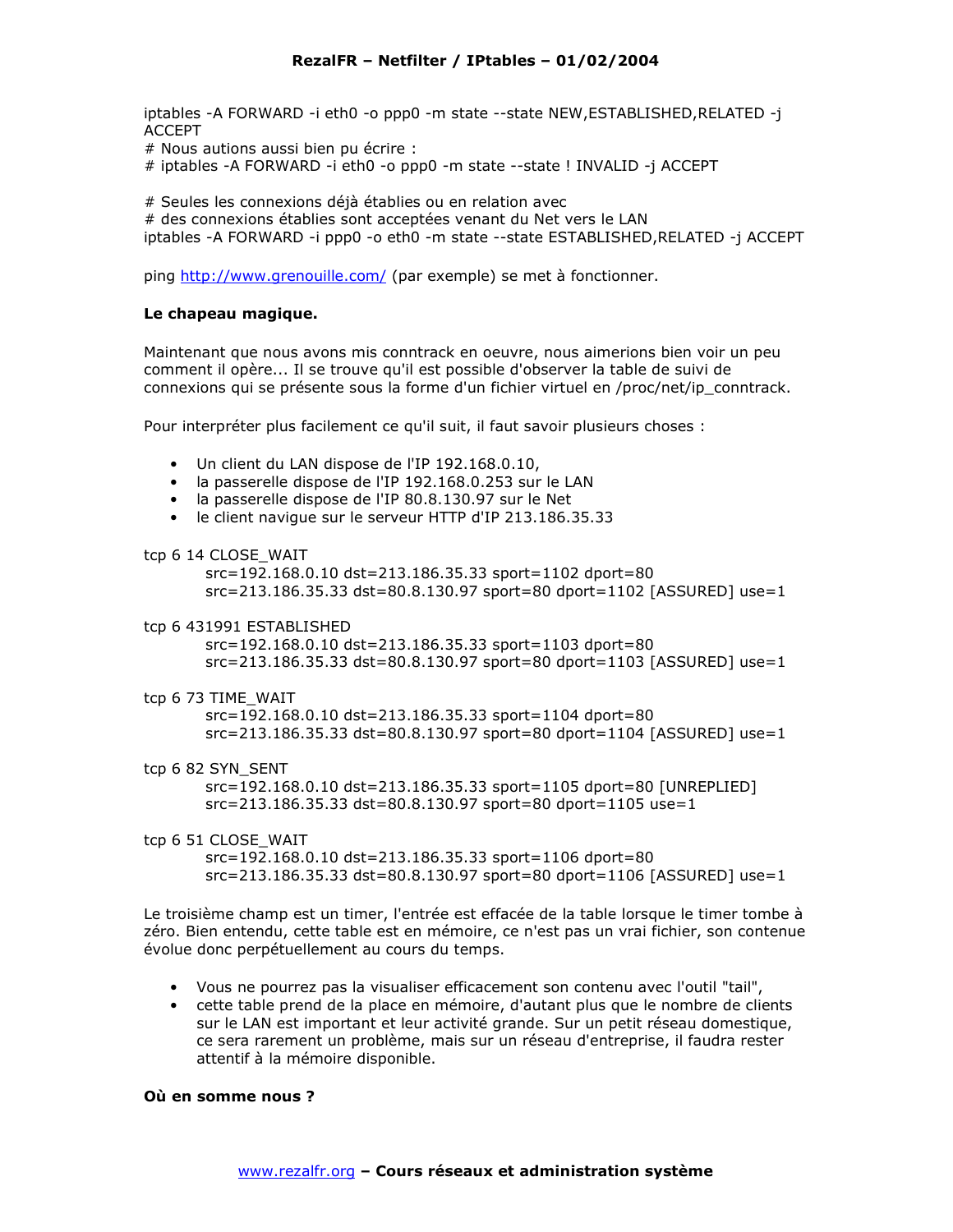- · Depuis le réseau local, nous accédons à la passerelle,
- · depuis le réseau local, nous accédons au Net,
- · depuis la passerelle, nous accédons au réseau local,
- · depuis la passerelle, nous n'accédons pas au Net
- · depuis le Net, nous n'accédons pas à la passerelle (nous avons toujours un DROP en INPUT sur ppp0)
- · depuis le net, nous ne pouvons accéder aux hôtes du réseau local que sur des connexions qu'ils ont établies et dont ils sont clients. Autrement dit, aucun serveur, éventuellement placé sur le réseau local ne sera accessible depuis le Net

## Amélioration possibles.

## Un DNS local.

Si vous installez sur votre passerelle un serveur DNS, il faudra qu'il puisse envoyer ses requêtes sur le Net, ce qui n'est actuellement pas possible. Il faut ouvrir une voie en UDP conforme aux besoins d'une requête DNS :

- Votre serveur envoie une requête UDP à destination du port 53 d'un serveur DNS
- · il attend une réponse sur un port supérieur ou égal à 1025, venant d'un port 53.

En langage IPtables :

# Autorisation des requêtes DNS locales

iptables -A OUTPUT -o ppp0 -p udp --sport 1024: --dport 53 -m state --state ! INVALID j ACCEPT iptables -A INPUT -i ppp0 -p udp --sport 53 --dport 1024: -m state --state RELATED, ESTABLISHED -j ACCEPT

Voilà des syntaxes qui commencent à être sympathiques...

Lorsque l'on veut définir, non pas un port mais une plage de ports, les écritures suivantes sont autorisées :

- --dport 1024:1999 autorisera la plage de ports [1024,1999] en destination (ca marche aussi avec --sport),
- · -- dport 1024: veut dire que tous les ports supérieurs où égaux à 1024 seront acceptés en destination.

## Un SMTP local :

Vous pouvez désirer implanter un SMTP sur votre passerelle, pour envoyer votre courrier depuis le LAN sans vous préoccuper des disponibilités ou des lenteurs du SMTP de votre FAI. Voir le chapitre SMTP à ce sujet.

Deux options sont possibles :

- Votre SMTP enverra vos courrier directement aux destinataires,
- votre SMTP enverra tous vos courriers au SMTP de votre FAI qui effectuera luimêmes les livraisons.

La première option est la plus rapide. Malheureusement, à cause de nombreux débordements, la tendance actuelle consiste à refuser les messages provenant de serveurs SMTP non "officiels", c'est par exemple le cas actuellement entre Wanadoo et AOL. AOL refuse tout message en provenance de wanadoo.fr autre que ceux qui lui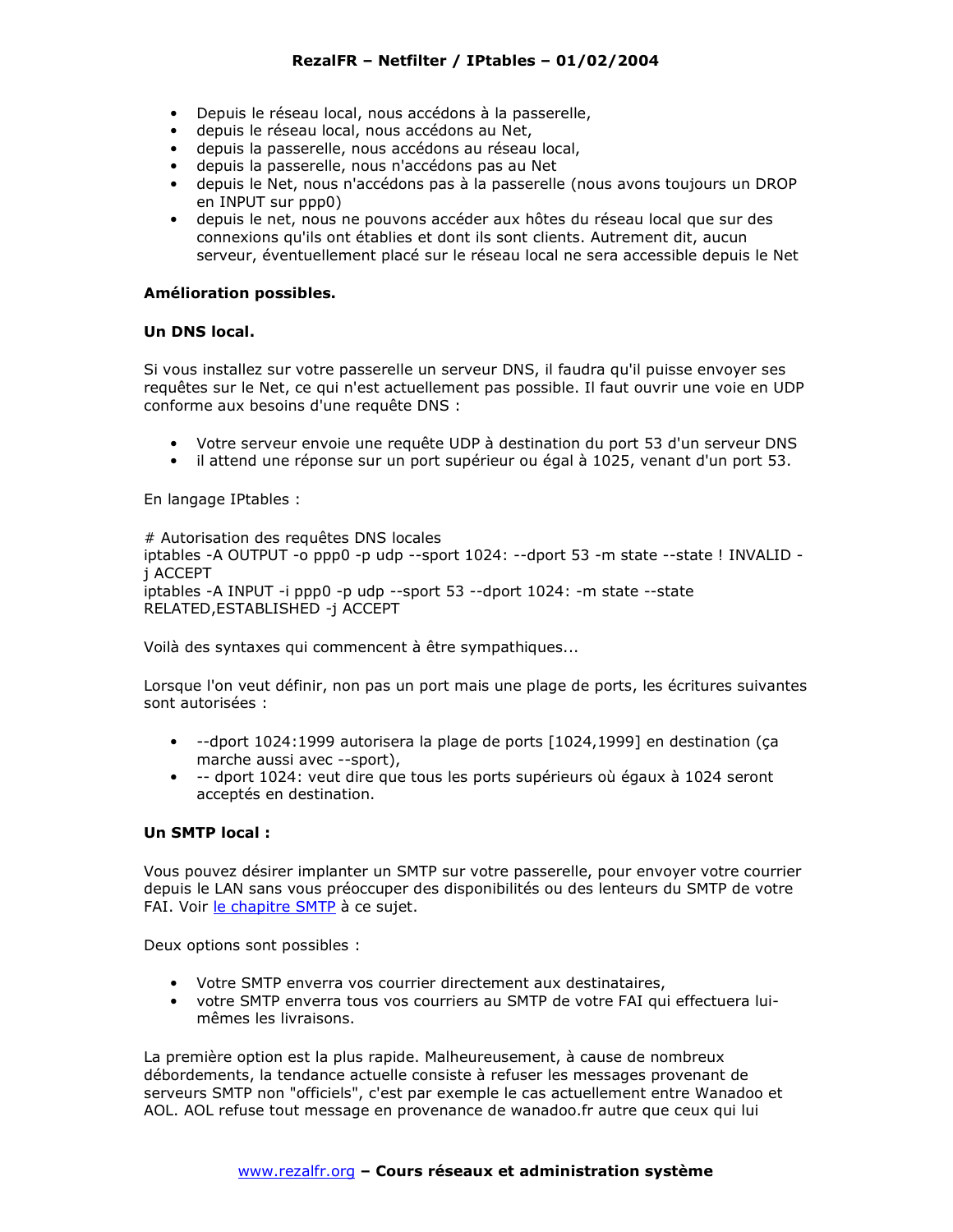arrivent des SMTP officiels de Wanadoo. Comme il est clair que cette tendance n'ira qu'en s'accentuant, il demeure plus sage d'utiliser la seconde méthode. Vous serez tributaire du bon fonctionnement du SMTP de votre FAI, mais ça ne se verra pas au niveau de vos clients du LAN. Ce sera votre SMTP local qui assurera les éventuelles attentes.

Sachant qu'un serveur SMTP écoute sur le port 25 et utilise tcp :

# Autorisation des envois SMTP locaux iptables -A OUTPUT -o ppp0 -p tcp --sport 1024: --dport 25 -m state --state ! INVALID -j ACCFPT iptables -A INPUT -i ppp0 -p tcp --sport  $25$  --dport  $1024$ : -m state --state RELATED, ESTABLISHED -j ACCEPT

Et vous pouvez même restreindre encore d'avantage, si vous avez adopté la seconde stratégie d'envoi :

# Autorisation des envois SMTP locaux vers le SMTP du FAI iptables -A OUTPUT -o ppp0 -p tcp --sport 1024: -s smtp.wanadoo.fr --dport 25 -m state --state ! INVALID -j ACCEPT iptables -A INPUT -i ppp0 -p tcp -d smtp.wanadoo.fr --sport 25 --dport 1024: -m state -state RELATED, ESTABLISHED -j ACCEPT

Si, si, ça fonctionne, à condition bien entendu que votre passerelle soit en mesure de résoudre les noms au moment où vous écrivez la règle. Attention donc, si vous faites tout ca lors de l'initialisation de la machine, il faudra que :

- Les services réseaux soient montés,
- la connexion PPPoE établie,
- le service DNS démarré.

Vous pouvez, plus simplement, indiquer non pas le nom du serveur mais son IP.

#### Un accès SSH depuis le Net.

Vous pouvez souhaiter pouvoir accéder à votre passerelle depuis le Net, pour peu que vous ayez un moyen de connaître à tout moment son adresse IP. Sachant que ssh utilise tcp sur le port 22 :

# Accès SSH depuis le Net iptables -A INPUT -p tcp --dport ssh -i ppp0 -j ACCEPT iptables -A OUTPUT -p tcp --sport ssh -o ppp0 -j ACCEPT

Nous pouvons effectivement définir un port par le service qui lui est normalement associé (ici ssh).

Si vous devez accéder à votre passerelle depuis une IP fixe sur le Net, vous pouvez largement restreindre cette règle en n'acceptant les connexions ssh que depuis et vers cette IP.

## ICMP, c'est parfois utile.

Le protocole ICMP, même s'il présente quelques dangers, rend tout de même quelques services appréciables, dans le cas d'erreurs de transmission et aussi dans la découverte du MTU.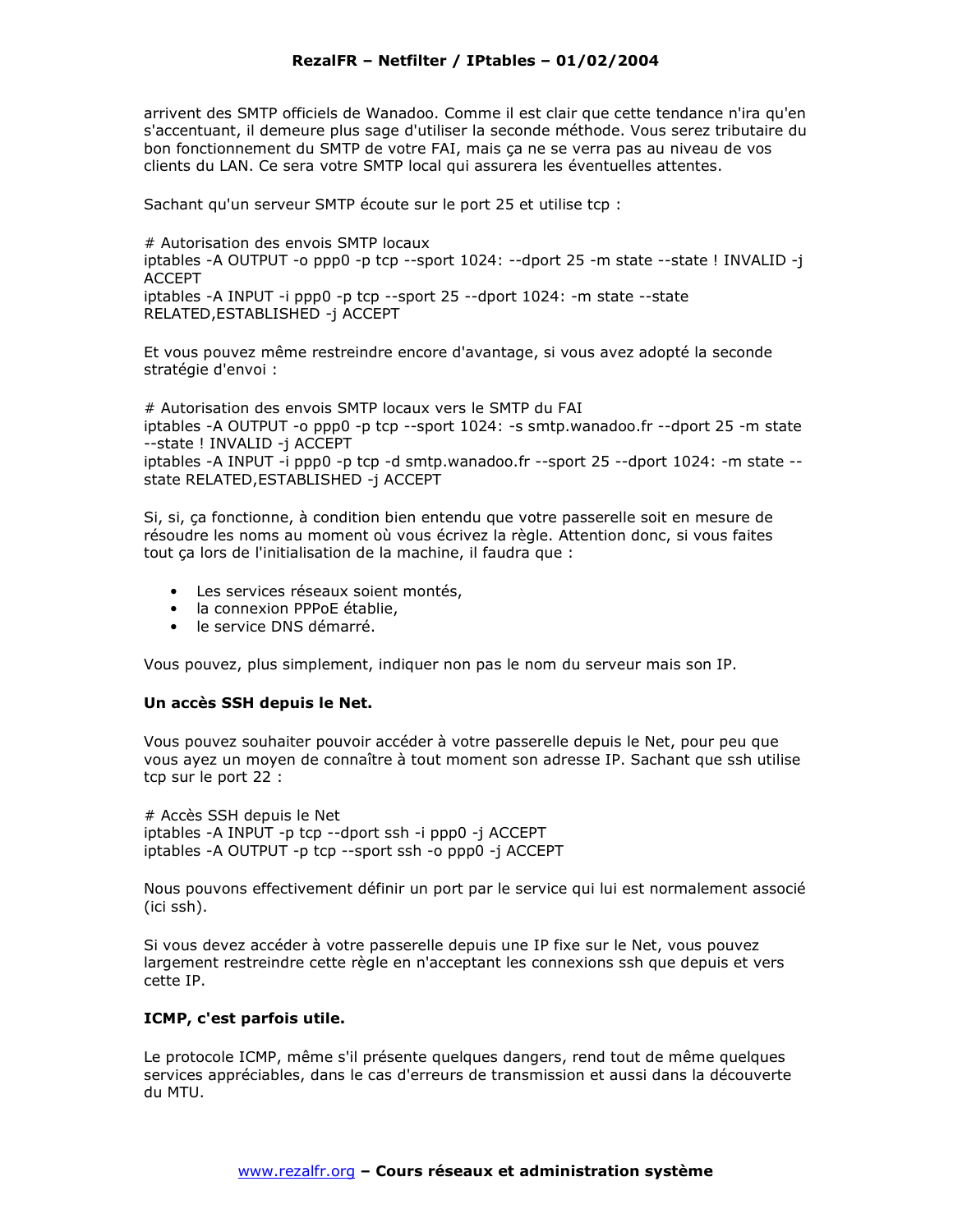Il se trouve que, pour les messages d'erreur ICMP, l'en-tête du paquet qui a généré l'erreur est reproduite dans le message. Le suivi de connexion ICMP s'en sert pour déclarer ce paquet "RELATED".

En ce qui concerne les clients du LAN, avec les règles que nous avons écrites, il ne devrait pas y avoir de problèmes, puis qu'on laisse passer tout paquet "RELATED" sans distinction de protocole.

En revanche, pour la passerelle elle-même, si l'on a activé SMTP et DNS, il peut s'avérer intéressant d'ajouter la ligne :

iptables -A INPUT -p icmp -m state --state RELATED -j ACCEPT

De cette manière, une erreur ICMP passera, mais votre passerelle ne répondra pas aux pings, ni à aucune autre interrogation ICMP.

#### Encore une dernière recette.

Vous pouvez faire quelque chose de très simple, mais qui reste tout de même moins sûr.

# Table Filter (table par défaut). #--------------------------------#Vidage des chaînes iptables - F #Destruction des chaînes "personnelles" iptables -X

Changement de stratégie par défaut: Nous n'acceptons plus rien

- ni en entrée
- · ni en traversée de la passerelle

Mais nous acceptons tout ce qui sort (localement) de la passerelle

#Stratégie par défaut: #INPUT et FORWARD sont DROP iptables - P INPUT DROP iptables - P FORWARD DROP #OUTPUT est ACCEPT iptables - P OUTPUT ACCEPT # Init. des tables NAT et MANGLE: #-------------------------------iptables -t nat -F iptables -t nat -X iptables -t nat -P PREROUTING ACCEPT iptables -t nat -P POSTROUTING ACCEPT iptables -t nat -P OUTPUT ACCEPT iptables -t mangle -F iptables -t mangle -X iptables -t mangle -P PREROUTING ACCEPT iptables -t mangle -P OUTPUT ACCEPT # Mise en place du NAT #--------------------iptables -t nat -A POSTROUTING -s 192.168.0.0/24 -o ppp0 -j MASQUERADE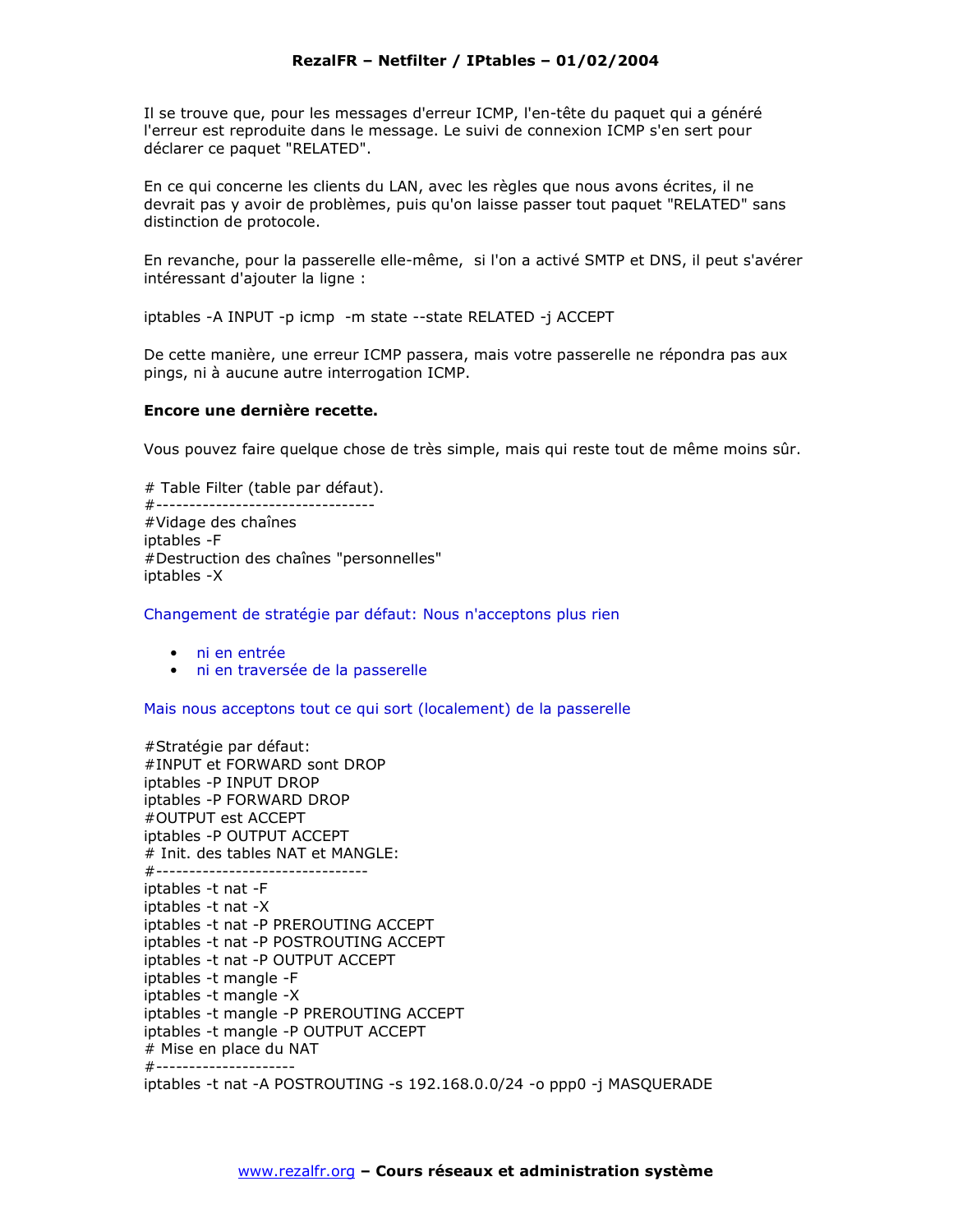Maintenant, nous allons créer une chaîne particulière, que nous allons appeler "SuiviConnexions" et qui va gérer ce suivi.

# Création d'une chaîne personnelle: "SuiviConnexions" iptables -N SuiviConnexions # Filtrage de suivi dans cette chaîne: # Seules les nouvelles connexions qui ne viennent pas du Net sont acceptées iptables - A SuiviConnexions - m state --state NEW -i ! ppp0 -j ACCEPT

Ca veut dire, plus clairement, toutes les connexions qui n'entrent pas par ppp0, c'est à dire dans notre cas, qui entrent par eth0, mais aussi par l'interface locale (lo)

# Toutes les connexions établies et relatives sont acceptées iptables - A SuiviConnexions - m state -- state ESTABLISHED, RELATED -j ACCEPT

Cette chaîne va maintenant servir de cible commune pour les deux chaînes standard **INPUT et FORWARD** 

# Et les deux chaînes INPUT et FORWARD pointent sur SuiviConnexions iptables - A INPUT - j SuiviConnexions iptables - A FORWARD -j SuiviConnexions

Et le tour est joué, puisque OUTPUT accepte tout. Il faut faire beaucoup confiance au bon fonctionnement de conntrack et ne pas trop se poser de questions sur les coups tordus qui peuvent arriver à passer quand même là dedans, mais au premier coup d'oeil, votre machine paraîtra invisible sur le Net.

Enfin, pour ssh:

# Accès SSH depuis le Net iptables - A INPUT - p tcp -- dport ssh -j ACCEPT

#### Le FTP actif.

Très souvent, les clients du LAN derrière un routeur NAT ne peuvent accéder à des serveurs FTP sur le Net qu'en mode passif. Sans précautions particulières, ce sera également le cas ici.

Cependant, Netfilter permet de s'affranchir de cette limitation, en exploitant les modules spécialisés, ip nat ftp et ip conntrack ftp. Ceci nous amène à dire quelques mots du chargement de ces modules, à propos desquels nous ne nous sommes pas beaucoup posé de questions.

Netfilter est capable de charger dynamiguement la plupart des modules qui lui sont nécessaires, en fonction des règles écrites. Faites un "Ismod" et voyez les modules impliqués dans Netfilter (ils sont tous dans /lib/modules/2.4.19-16mdk/kernel/net/ipv4/netfilter, pour la Mandrake 9).

Cependant, les modules nécessaires au FTP actif ne se chargent pas automatiquement. Vous pourrez les monter avec modprobe pour faire les tests. Si vous voulez les rendre automatiquement disponibles à chaque démarrage, référencez-les par exemple dans le fichier /etc/modules.

#### Pour conserver tout ce beau travail.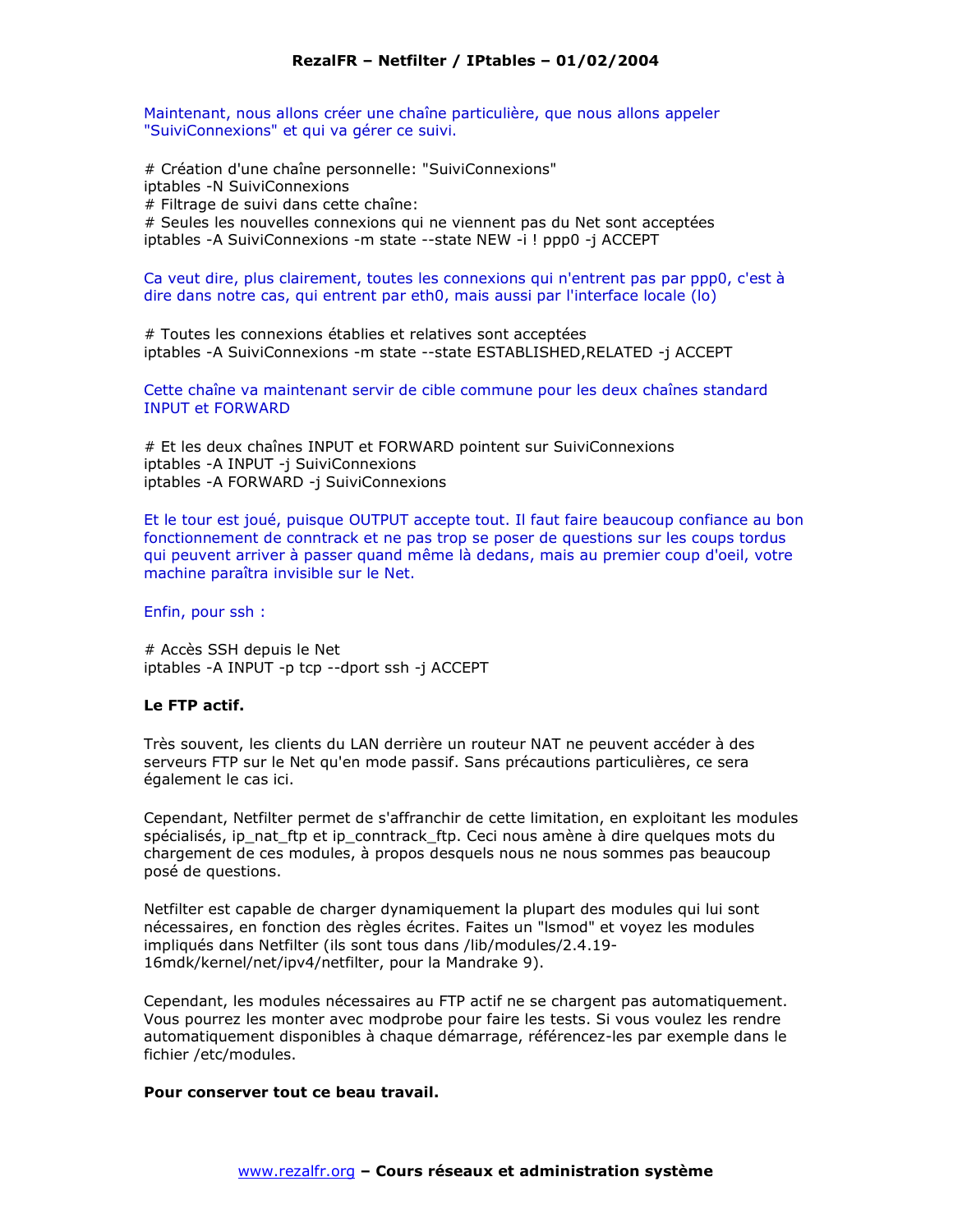C'est le moment d'utiliser un outil fourni avec iptables : le script iptables-save. Ce script envoie sur le flux de sortie par défaut, normalement l'écran, le contenu des chaînes de toutes les tables, dans un format relativement lisible pour l'être humain :

[root@linux root]# iptables-save # Generated by iptables-save v1.2.6a on Mon Dec 2 18:22:31 2002 \*mangle :PREROUTING ACCEPT [4110:906437] : INPUT ACCEPT [113562:22595477] :FORWARD ACCEPT [2160:709057] :OUTPUT ACCEPT [2308:208513] :POSTROUTING ACCEPT [68746:14733820] **COMMIT** # Completed on Mon Dec 2 18:22:31 2002 # Generated by iptables-save v1.2.6a on Mon Dec 2 18:22:31 2002 \*filter :INPUT DROP [392:38736] :FORWARD DROP [20:944] :OUTPUT DROP [616:25100] -A INPUT -i lo -j ACCEPT -A INPUT -i eth0 -j ACCEPT -A FORWARD -i eth0 -o ppp0 -m state --state NEW, RELATED, ESTABLISHED -j ACCEPT -A FORWARD -i ppp0 -o eth0 -m state --state RELATED, ESTABLISHED -j ACCEPT -A OUTPUT -o lo -j ACCEPT -A OUTPUT - o eth0 - i ACCEPT **COMMIT** # Completed on Mon Dec 2 18:22:31 2002 # Generated by iptables-save v1.2.6a on Mon Dec 2 18:22:31 2002  $*$ nat :PREROUTING ACCEPT [781:63004] :POSTROUTING ACCEPT [331:18116] :OUTPUT ACCEPT [1028:49802] -A POSTROUTING -o ppp0 -j MASQUERADE **COMMIT** # Completed on Mon Dec 2 18:22:31 2002

Nous retrouvons bien là dedans tout ce que nous avons défini plus haut. Mais cette commande a un autre avantage. En dirigeant sa sortie vers un fichier, vous obtenez un fichier de configuration qui sera exploitable par un autre script : iptables-restore

En d'autres termes, si vous faites :

iptables-save > /root/maconfig.iptables

vous pourrez refaire ensuite :

iptable-restore < /root/maconfig.iptables

Pour restaurer intégralement votre configuration.

A noter, toujours sur les distributions Mandrake, un script de démarrage /etc/init.d/iptables qui permet plusieurs choses :

/etc/init.d/iptables save permet de sauvegarder l'état des tables dans /etc/sysconfig/iptables (en utilisant iptables-save, comme vu plus haut),